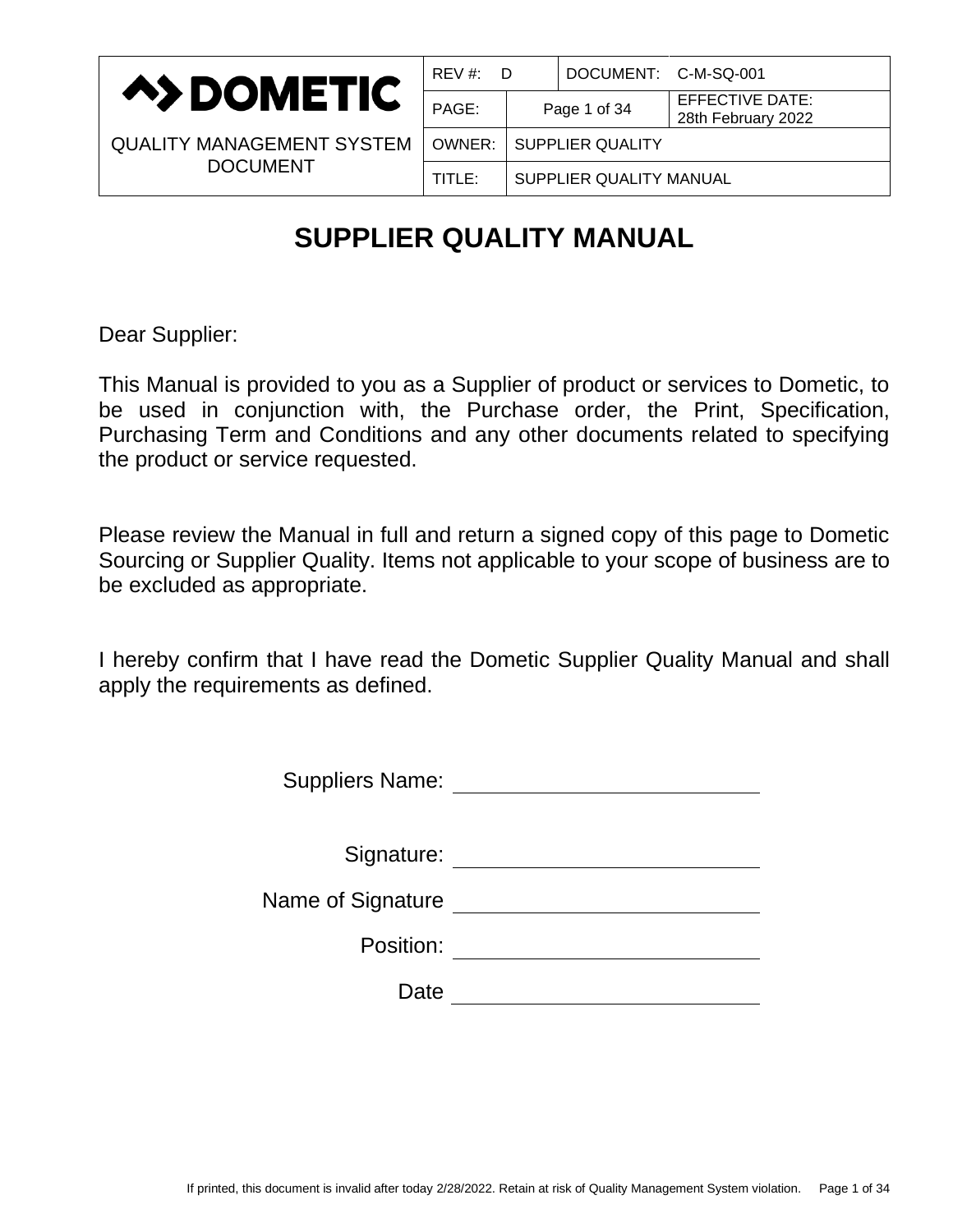

| REV #: D                  |                         | DOCUMENT: C-M-SQ-001 |                                       |
|---------------------------|-------------------------|----------------------|---------------------------------------|
| PAGE:                     |                         | Page 2 of 34         | EFFECTIVE DATE:<br>28th February 2022 |
| OWNER:   SUPPLIER QUALITY |                         |                      |                                       |
| TITLE:                    | SUPPLIER QUALITY MANUAL |                      |                                       |
|                           |                         |                      |                                       |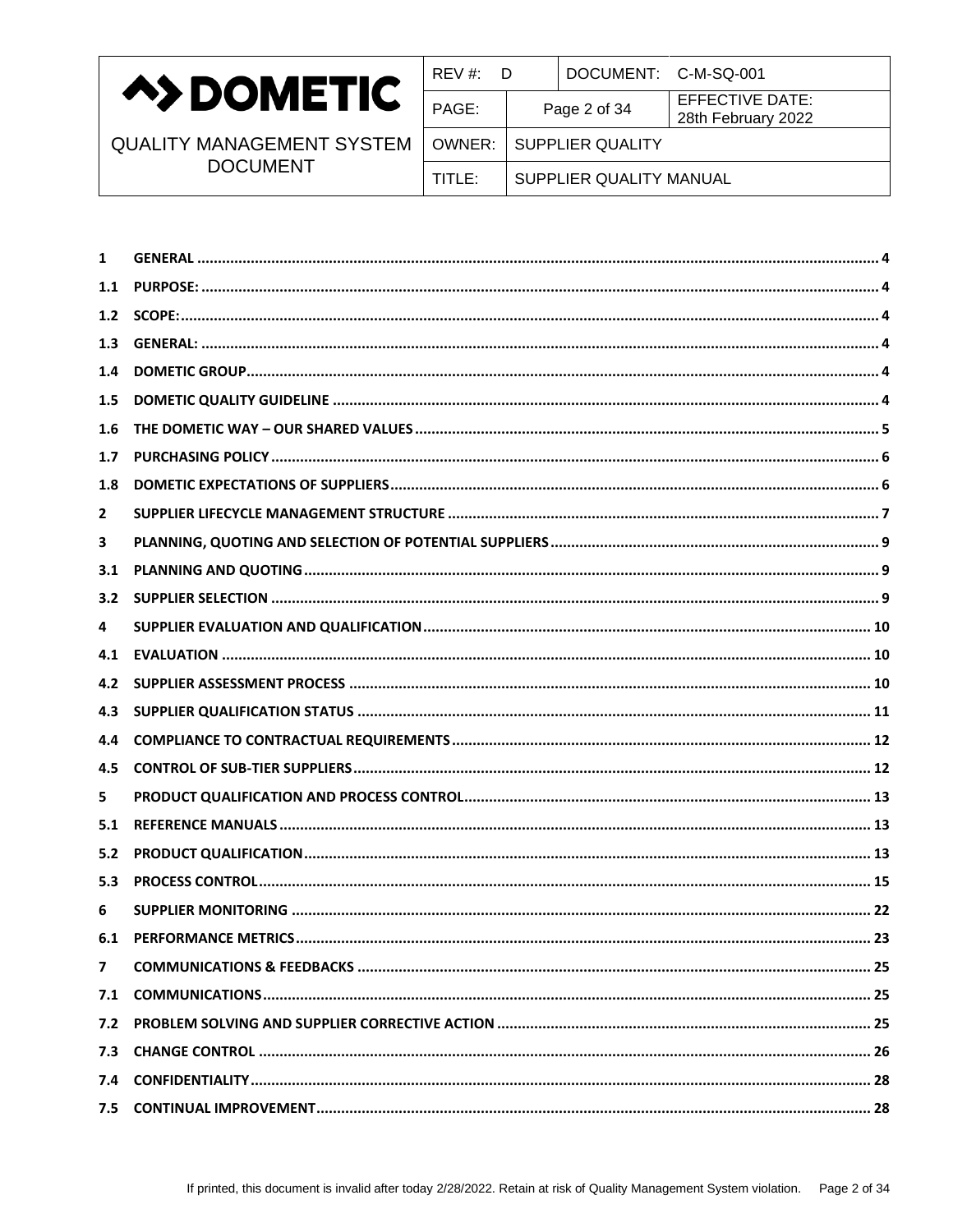

| REV #:<br>D               |  | DOCUMENT: C-M-SQ-001    |                                              |  |
|---------------------------|--|-------------------------|----------------------------------------------|--|
| PAGE:                     |  | Page 3 of 34            | <b>EFFECTIVE DATE:</b><br>28th February 2022 |  |
| OWNER:   SUPPLIER QUALITY |  |                         |                                              |  |
| TITLE:                    |  | SUPPLIER QUALITY MANUAL |                                              |  |
|                           |  |                         |                                              |  |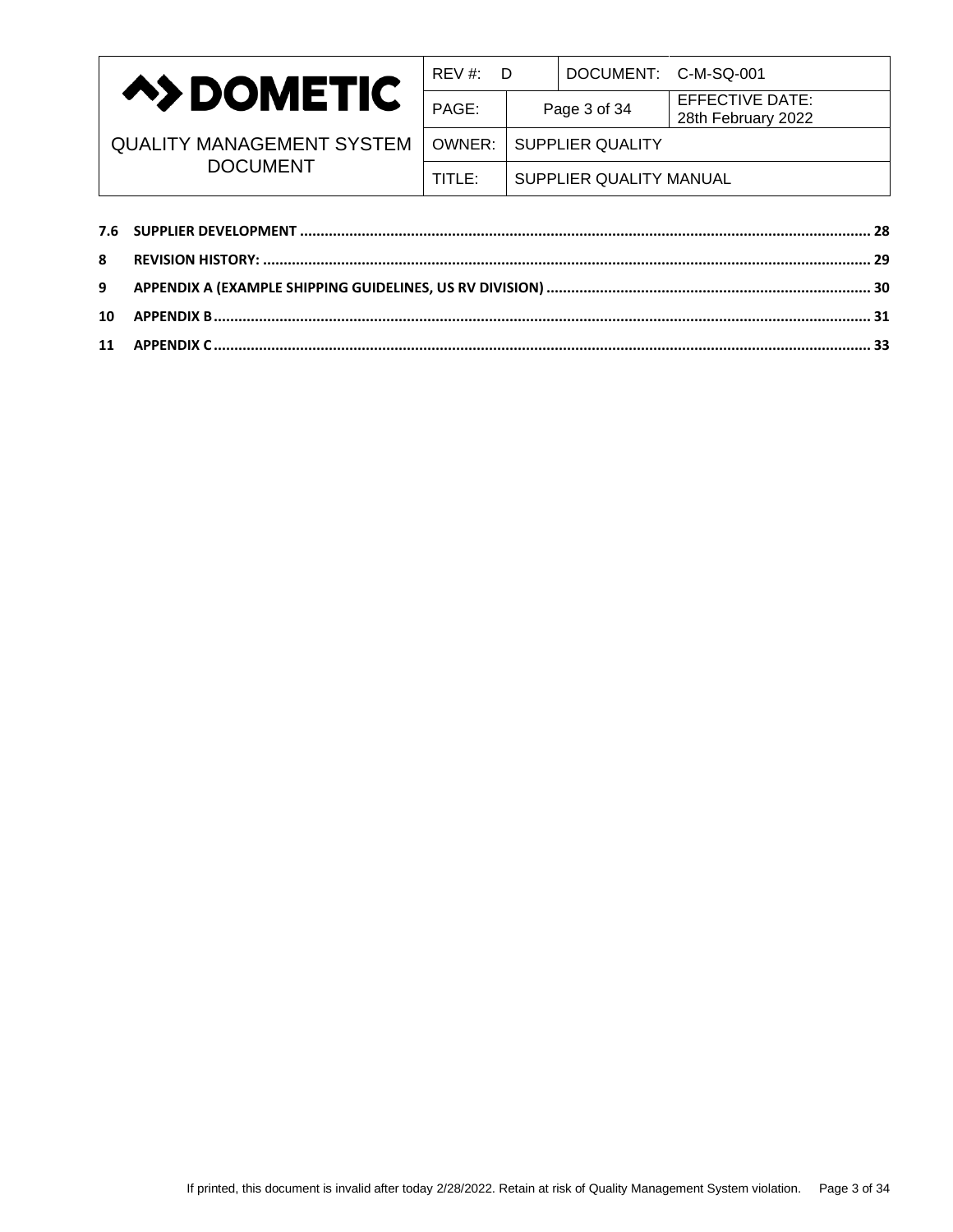

| REV#:D   |  | DOCUMENT: C-M-SQ-001    |                                              |
|----------|--|-------------------------|----------------------------------------------|
| PAGE:    |  | Page 4 of 34            | <b>EFFECTIVE DATE:</b><br>28th February 2022 |
| OWNER: I |  | SUPPLIER QUALITY        |                                              |
| TITLE: I |  | SUPPLIER QUALITY MANUAL |                                              |
|          |  |                         |                                              |

# <span id="page-3-1"></span><span id="page-3-0"></span>**1 General**

# **1.1 Purpose:**

The purpose of this manual is to communicate the Dometic general philosophy, requirements and expectations to Suppliers of direct materials, Services, Traded Product, special processes and finished goods. Direct materials are defined as raw materials and purchased components or sub-assemblies that become part of end products made by Dometic.

This manual details the minimum quality system requirements of Dometic's Supplier Lifecycle Management Process and explains the Supplier Evaluation and Approval, part/product approval, process controls and ongoing Supplier communication. Compliance with this manual is mandatory and assures Dometic that Suppliers have minimum systems in place to meet necessary requirements.

# <span id="page-3-2"></span>**1.2 Scope:**

This manual applies to all Suppliers providing Dometic with materials, products, processing and related services, including intra-company Suppliers, and when applicable, to Supplier sub-tier sources that forms part of the finished product or impacts the finished products quality. Other requirements are defined through the Dometic contract, Purchase Order, drawings, including applicable engineering specifications and process specifications, or long-term agreement(s). Items not applicable to the Suppliers scope are to be excluded as appropriate.

# <span id="page-3-3"></span>**1.3 General:**

In this manual, the terms "shall" and "must" mean that the prescribed action is mandatory, "should" means that the described action is necessary and expected with some flexibility allowed in the method of compliance, and "may" means that the described action is permissible or discretionary.

Questions concerning this manual should be directed to your respective Dometic Sourcing or Quality Contacts.

# <span id="page-3-4"></span>**1.4 Dometic Group**

Further information relating the Dometic Group History, Organization, industry Segments supplied, Product portfolio, etc., can be found on the Company's Website:

<span id="page-3-5"></span>[https://www.dometic.com](https://www.dometic.com/)

# **1.5 Dometic Quality Guideline**

Dometic is the undisputed Global Industry Leader in Mobile Living.

Our mission statement Mobile Living Made Easy is all about providing products, solutions and services that exceed the expectations of our customers and stakeholders.

Our aim is to always be the end-customer's First Choice…

We will achieve this through:

- Smart and reliable products with outstanding design
- Being passionate, embracing change, acting responsibly and building together
- Cost-efficient and fact-based management
- Employee engagement, accountability and responsiveness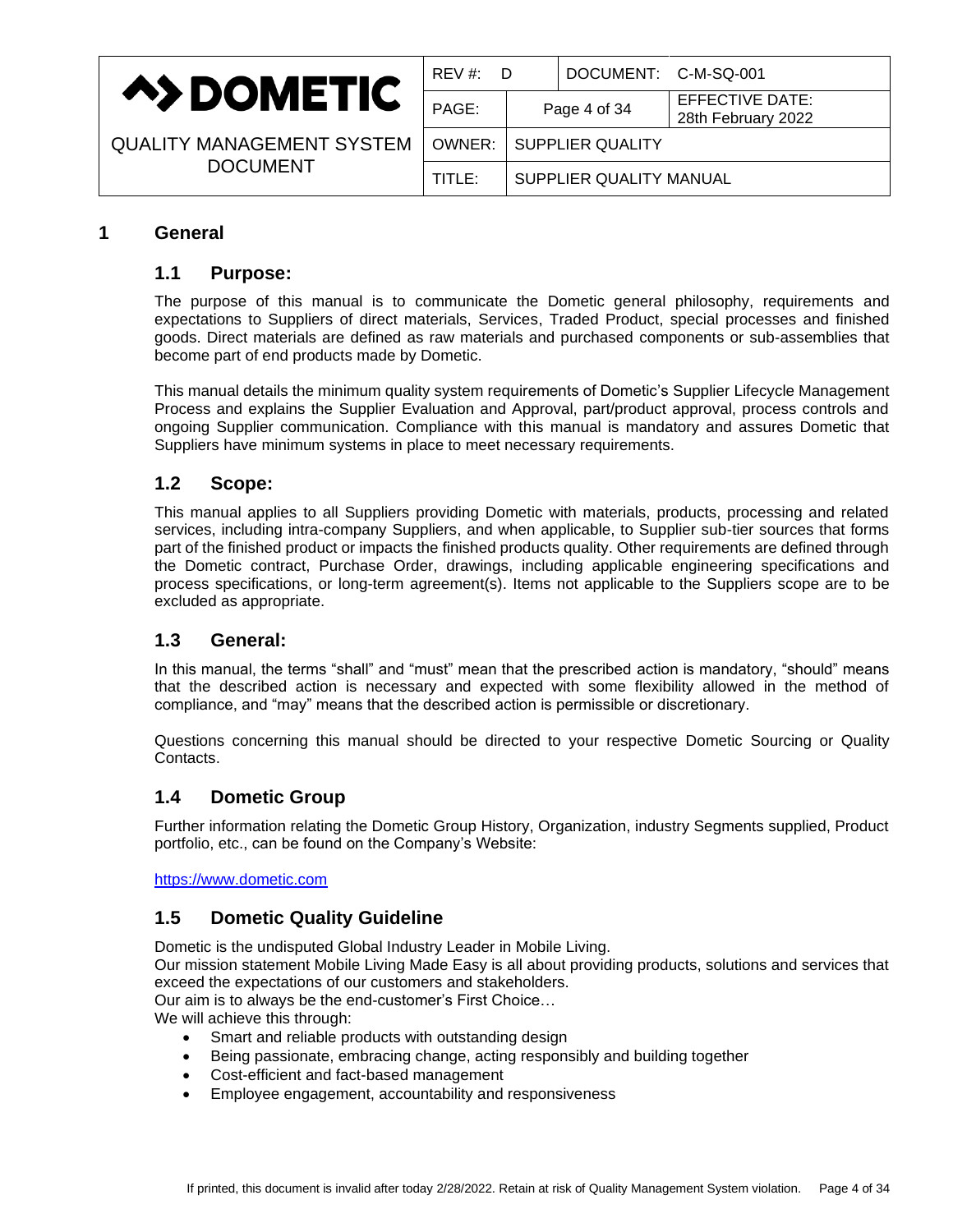|                                  | $REV \#$ :<br>- D |              | DOCUMENT: C-M-SQ-001    |                                       |  |
|----------------------------------|-------------------|--------------|-------------------------|---------------------------------------|--|
| <b>A&gt;DOMETIC</b>              | PAGE:             | Page 5 of 34 |                         | EFFECTIVE DATE:<br>28th February 2022 |  |
| <b>QUALITY MANAGEMENT SYSTEM</b> | OWNER:            |              | SUPPLIER QUALITY        |                                       |  |
| <b>DOCUMENT</b>                  | TITLE:            |              | SUPPLIER QUALITY MANUAL |                                       |  |

- Attention to detail and focus on continuous improvement
- and day-by-day … Striving towards Zero Defects…

… in Everything We Develop, Manufacture and Deliver to our Customers!

As a business partner and one of the most important parts of our entire value chain you have a major impact on the development of Dometic and its future. We count on your entire commitment, dedication and contribution to Dometic's continuous improvements!

# <span id="page-4-0"></span>**1.6 The Dometic Way – Our Shared Values**

Our values reflect the heart and soul of Dometic. They define what it takes to work at Dometic and how we do things. They give guidance to how we interact with Customers, Suppliers and Colleagues around the world, our shared values is a compass when we continue to develop and grow.

Four core values provide direction for our leaders and employees. These four core values and what they mean in practice are defined in the Dometic Way.



### The Dometic Way

- 1. We put health and safety first, act with high integrity and have high ethical standards in everything we do
- 2. We are passionate about our products and their quality and we show attention to detail
- 3. We are fast and responsive towards customers, but we know when to say "No"
- 4. We understand the end-users of our products
- 5. We focus on what is best for the company as a whole
- 6. We are performance driven and always strive towards continuous improvements
- 7. We stick to our word and we work as a team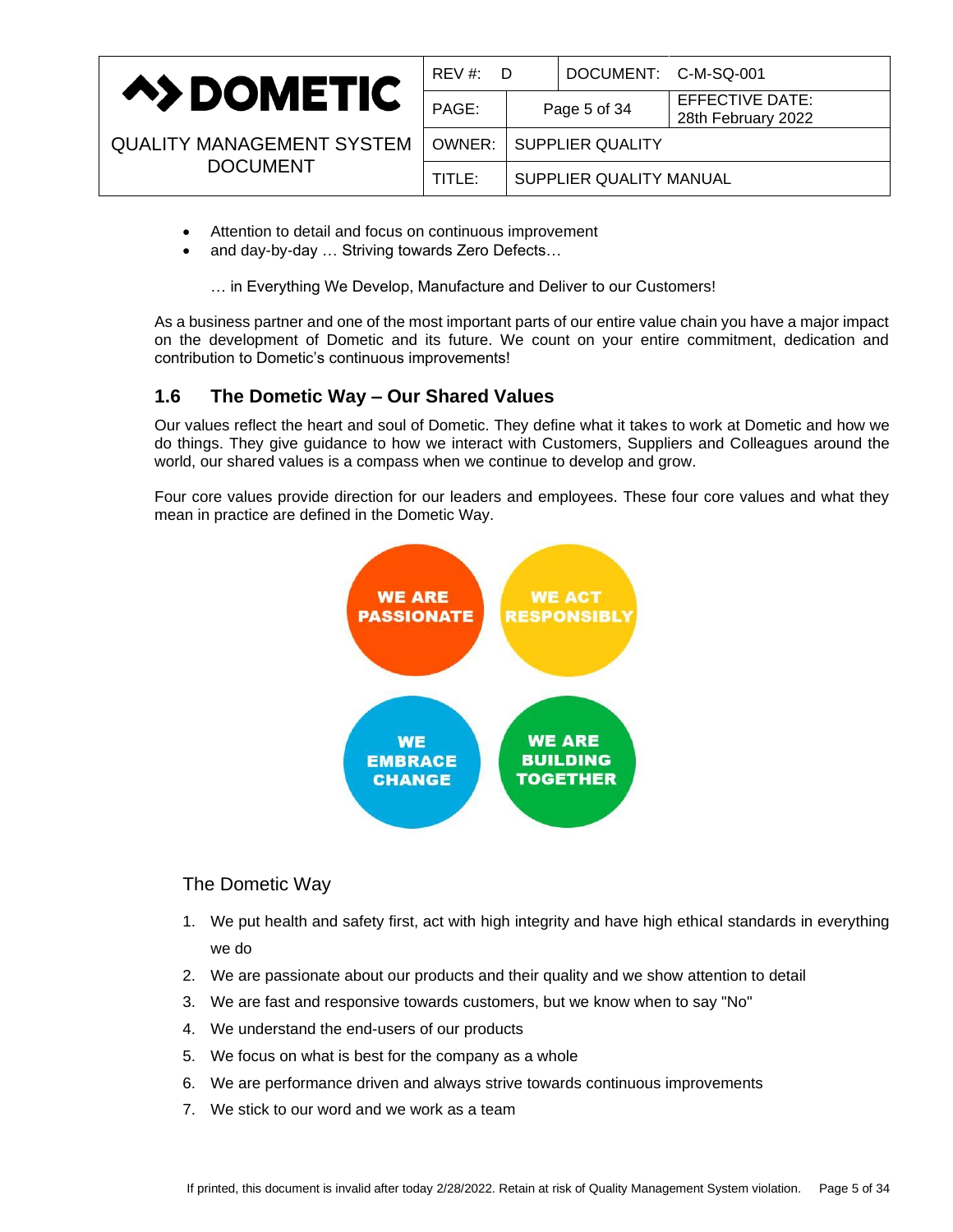|                                  | REV #:<br>- D |                         | DOCUMENT: C-M-SQ-001 |                                       |
|----------------------------------|---------------|-------------------------|----------------------|---------------------------------------|
| <b>A&gt;DOMETIC</b>              | PAGE:         |                         | Page 6 of 34         | EFFECTIVE DATE:<br>28th February 2022 |
| <b>QUALITY MANAGEMENT SYSTEM</b> | OWNER: I      | SUPPLIER QUALITY        |                      |                                       |
| <b>DOCUMENT</b>                  | TITLE:        | SUPPLIER QUALITY MANUAL |                      |                                       |

# <span id="page-5-0"></span>**1.7 Purchasing Policy**

The process of purchasing products or services involves the definition of both technical and commercial issues. Technical definitions are the specifications for products or services required from the Supplier. Commercial issues comprise the business discussions and agreements by which the technical requirements are satisfied. Dometic engineering and manufacturing personnel are responsible for specifying technical requirements. Sourcing (Purchasing) personnel are responsible for managing commercial issues.

Dometic commits to provide the following:

- Fair and equal treatment for all Suppliers
- An equal opportunity for Suppliers to quote
- An opportunity for Suppliers to evaluate and respond to changes in Dometic requirements

# <span id="page-5-1"></span>**1.8 Dometic Expectations of Suppliers**

The foundation for any positive Supplier-Customer relationship starts with clear communication and an understanding of the customer's expectations. Dometic expects the following from our Suppliers:

- 1.8.1 to conduct business ethically, without attempt to influence through gifts, entertainment, or favors that would create a conflict of interest.
	- 1.8.1.1 Suppliers to the Dometic Group shall agree to comply with the Dometic Code of Conduct. If suppliers use subcontractors for the production of the Dometic Group products, it is the responsibility of the supplier to require that the subcontractor complies with the provisions in the Code of Conduct. On request, the supplier shall be able to inform Dometic which subcontractors they use and how they ensure the compliance with the Code of Conduct.
	- 1.8.1.2 Reference Dometic Code of Conduct [https://www.dometicgroup.com/en/sustainability/code-of-conduct](https://eur04.safelinks.protection.outlook.com/?url=https%3A%2F%2Fwww.dometicgroup.com%2Fen%2Fsustainability%2Fcode-of-conduct&data=04%7C01%7Canabel.velazquez%40Dometic.com%7Ca79f666d5d0341e7715408d9faa194a3%7Cc83e430bcad846ebb0c747e6cb3eb387%7C1%7C0%7C637816394160028404%7CUnknown%7CTWFpbGZsb3d8eyJWIjoiMC4wLjAwMDAiLCJQIjoiV2luMzIiLCJBTiI6Ik1haWwiLCJXVCI6Mn0%3D%7C3000&sdata=do6bcEJAV3I3DESsKeRZetzUkEKbOEKh1KHs%2FUx9fpk%3D&reserved=0) Alternative languages can be found at this link (see For Business Partner)
- 1.8.2 to advise Dometic of product and technology alternatives that would improve the purchase value.
- 1.8.3 to partner with Dometic to produce sustainable products and follow sound environmental practices per the relevant regulatory requirements.
- 1.8.4 to review and know all Dometic requirements related to the product or service they are providing to allow products to comply with established specifications, for example:
	- Engineering and Material specifications
	- Drawings
	- Industry standards
	- Legal and Regulatory Standards and Environmental requirements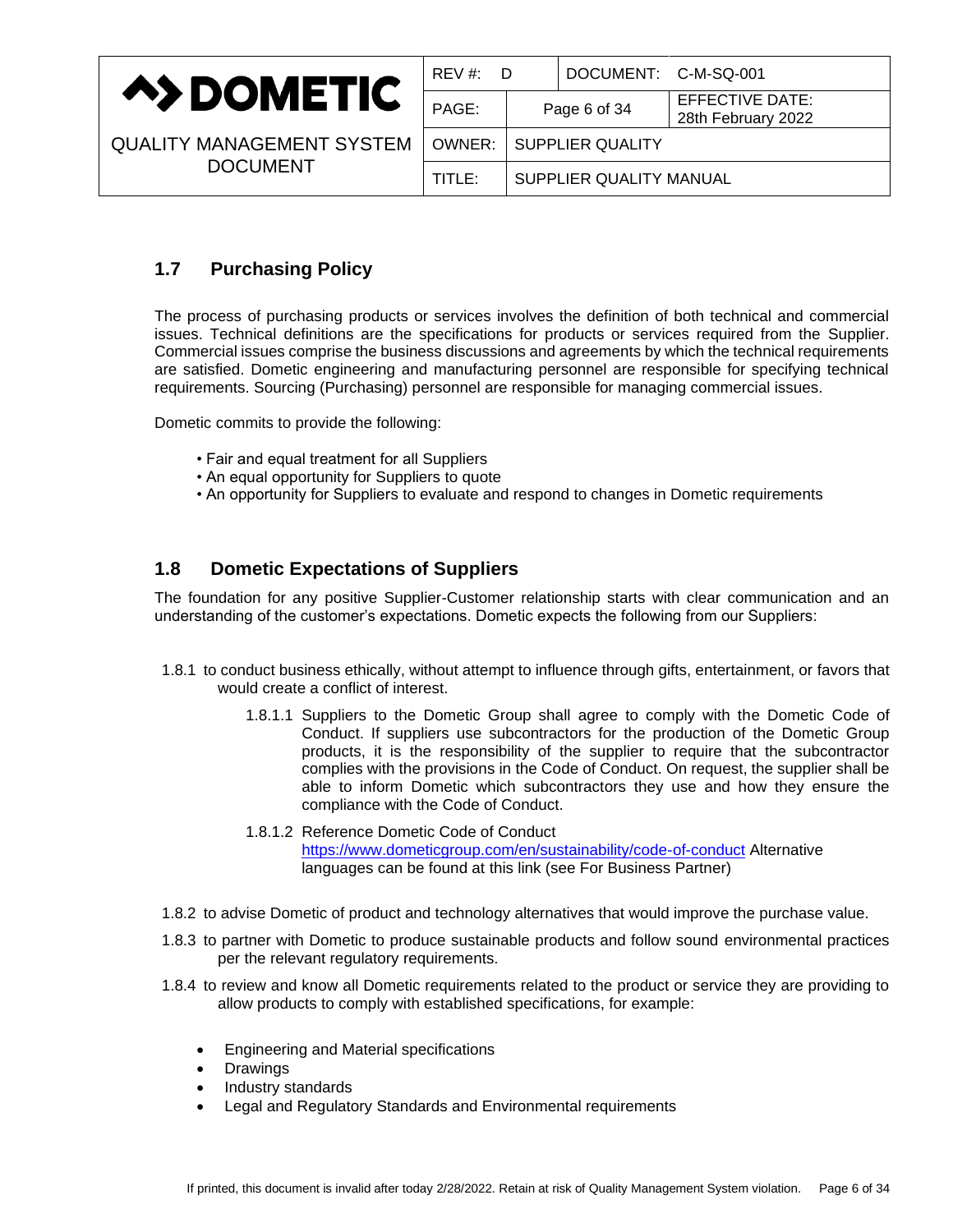|                                  | $REV \#$ :<br>- D |                         | DOCUMENT: C-M-SQ-001 |                                       |
|----------------------------------|-------------------|-------------------------|----------------------|---------------------------------------|
| <b>A&gt;DOMETIC</b>              | PAGE:             |                         | Page 7 of 34         | EFFECTIVE DATE:<br>28th February 2022 |
| <b>QUALITY MANAGEMENT SYSTEM</b> | OWNER:            | SUPPLIER QUALITY        |                      |                                       |
| <b>DOCUMENT</b>                  | TITLE:            | SUPPLIER QUALITY MANUAL |                      |                                       |

- Products and services must meet 100% of all requirements
- 1.8.5 to contact Dometic when they do not understand a requirement or are not clear on the use of their product within the Dometic product assembly.
- 1.8.6 to demonstrate the following in documents in the official language of Dometic (English). Translations of original documents prepared in alternate languages shall be the same revision level and carry the same revision level designator (1, 2, 3, A, B, C etc.):
	- Compliance with design requirements
	- Compliance with process control and capability requirements
	- Full compliance with all documented requirements
- 1.8.7 to comply with and develop improvement plans based on the Dometic certification requirements.
- 1.8.8 to maintain adequate controls over their Suppliers to ensure the integrity of the product or service provided. It is expected that Suppliers will deploy, and be able to demonstrate this deployment, to their supply chain, expectations and controls similar in rigor to those presented here.
- 1.8.9 to have a quality system in place that addresses design, drawing control, qualification, and preproduction activities, as well as on-going production
- 1.8.10 be required to maintain process and product/service documentation. Change control systems must react to changes in a timely and accurate fashion.
- 1.8.11 assist Dometic in problem resolution activities related to their products and services. This requirement includes advising Dometic on the proper use of their product and service, and investigating problems involving interactions with other components in the Dometic system. The Suppliers are expected to have the expertise and resources to perform effective root cause analysis.
- 1.8.12 notify Dometic and obtain approval prior to any changes to their product or process. In all cases, written approval by Dometic is required prior to implementing any change.
- 1.8.13 notify Dometic of any substantive changes to the Supplier's quality management system or personnel.
- 1.8.14 notify Dometic of any and all situations that may negatively impact the supplied product's quality, reliability and safety; Dometic design and/or production; or any other matter described in this manual

# <span id="page-6-0"></span>**2 Supplier Lifecycle Management Structure**

Dometic continually enhances its position as a world-class Supplier of product and services that make Mobile Living Easy. To maintain this leadership, the mission of Dometic is to establish world-class practices for all purchased materials, products, and services. The organization's Supplier quality management requirements are governed within the Supplier Lifecycle Management structure. Dometic is committed to developing and fostering Supplier relationships that will deliver industry-leading safety, quality, reliability, and value to our customers.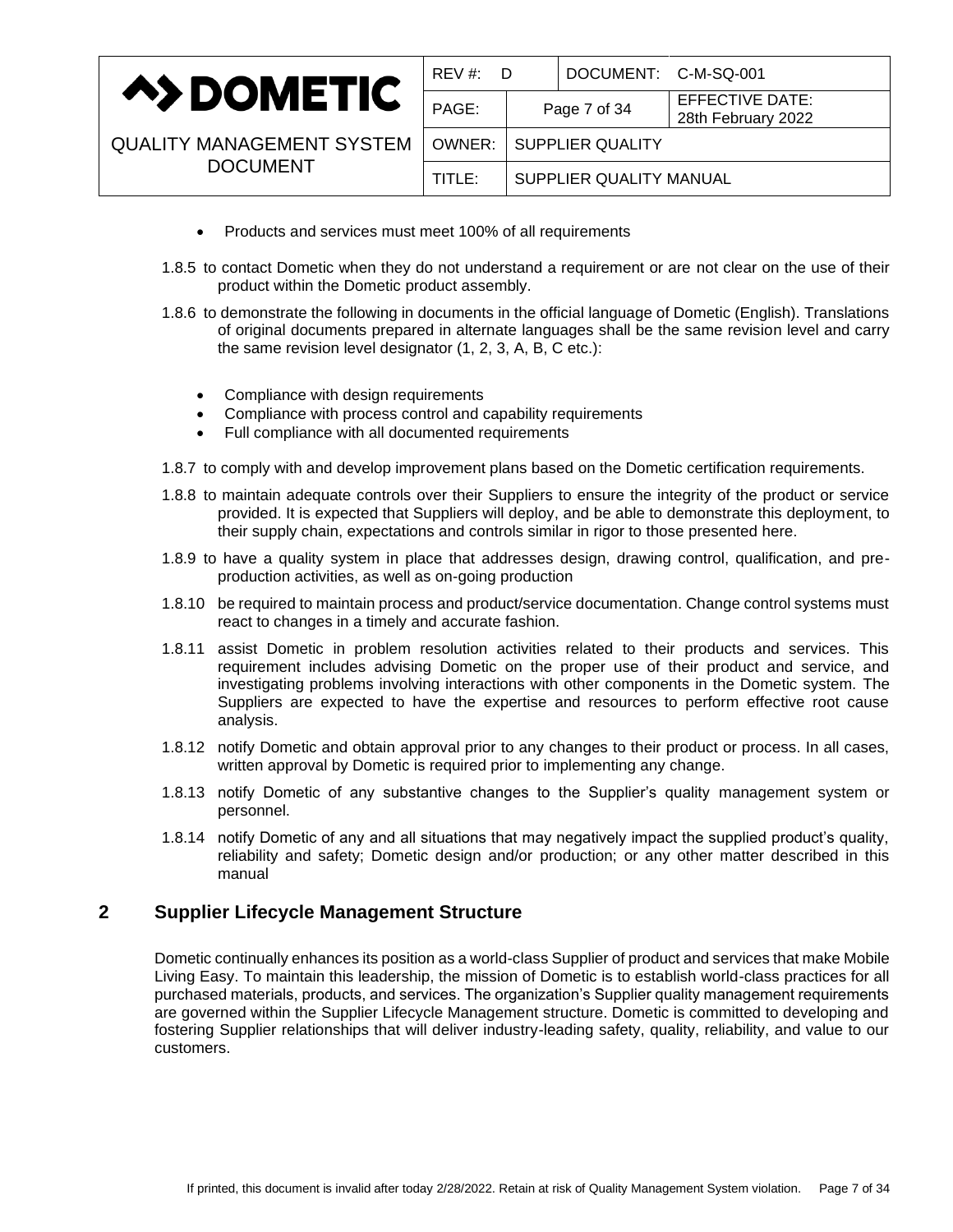|                                  | REV #:<br>- D |                         | DOCUMENT: C-M-SQ-001 |                                       |
|----------------------------------|---------------|-------------------------|----------------------|---------------------------------------|
| <b>A&gt;DOMETIC</b>              | PAGE:         |                         | Page 8 of 34         | EFFECTIVE DATE:<br>28th February 2022 |
| <b>QUALITY MANAGEMENT SYSTEM</b> | OWNER:        | <b>SUPPLIER QUALITY</b> |                      |                                       |
| <b>DOCUMENT</b>                  | TITLE:        | SUPPLIER QUALITY MANUAL |                      |                                       |

In pursuit of this mission, Dometic has developed a comprehensive Supplier management program, as illustrated in the Supplier Lifecycle Management Structure below. The Supplier control process ensures that the quality of the supplied materials, products, or services meets Dometic specified purchase requirements.

Dometic will select and partner with Suppliers who are committed to working together toward a common goal and who share our commitment to the best practices outlined in this Supplier Quality Manual. These best practices and Supplier's performances are continuously monitored with business reviews, Supplier scorecards, key performance indicator (KPIs) metrics, and assessments.

Initial evaluation requirements to be a supply chain partner with Dometic requires all Suppliers of raw materials, components, finished devices, special processes, software, catalog items, and services, as well as third party manufacturers used by Dometic and its subsidiaries, to be approved prior to the issuance of contracts based on the evaluation of the Supplier's quality system. All Suppliers must be approved by Dometic, regardless of approvals by customers or other entities.

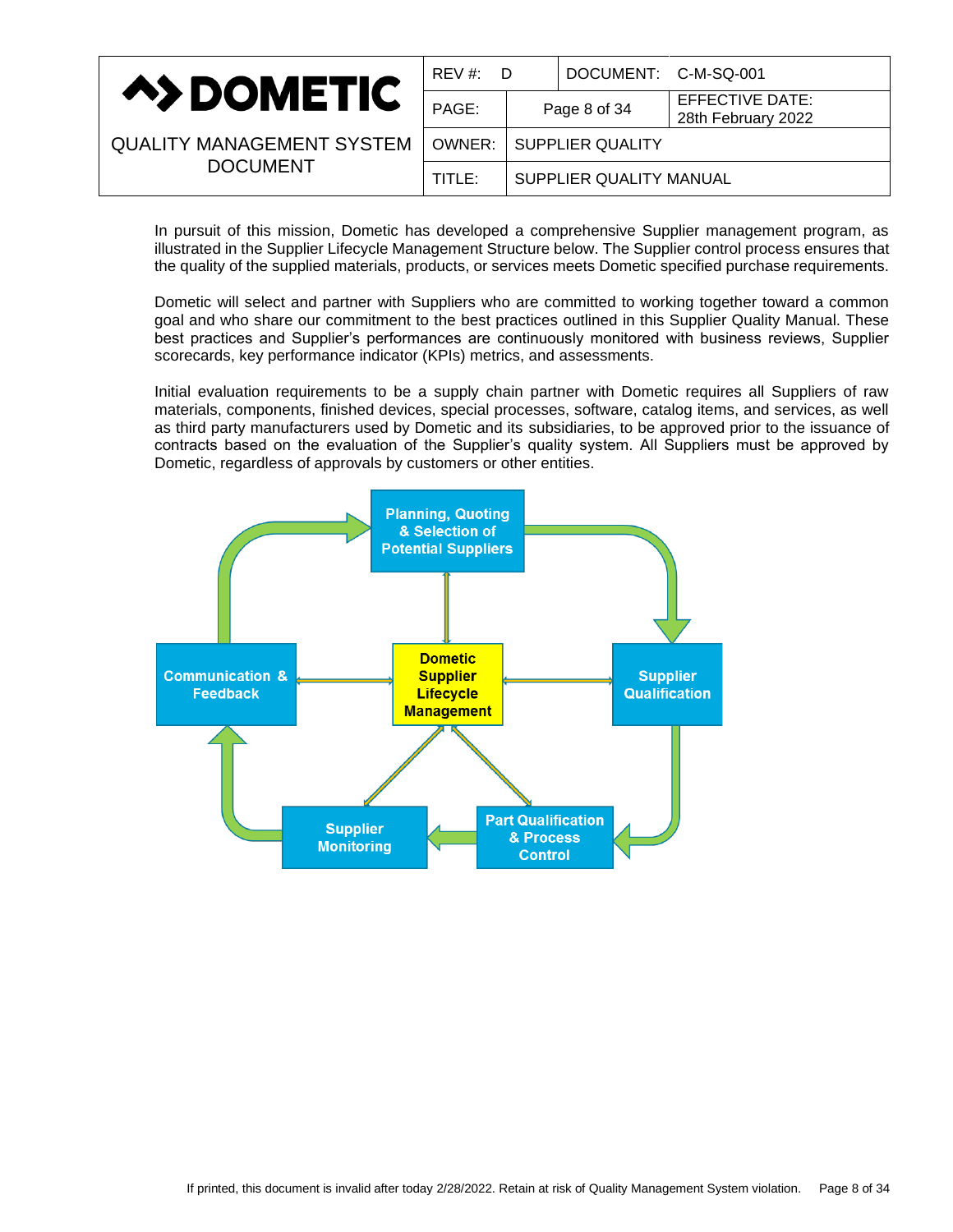

| <b>QUALITY MANAGEMENT SYSTEM</b> |
|----------------------------------|
| <b>DOCUMENT</b>                  |

| REV #:<br>D |  | DOCUMENT: C-M-SQ-001    |                                              |
|-------------|--|-------------------------|----------------------------------------------|
| PAGE:       |  | Page 9 of 34            | <b>EFFECTIVE DATE:</b><br>28th February 2022 |
| OWNER: I    |  | <b>SUPPLIER QUALITY</b> |                                              |
| TITLE:      |  | SUPPLIER QUALITY MANUAL |                                              |
|             |  |                         |                                              |

# <span id="page-8-1"></span><span id="page-8-0"></span>**3 Planning, Quoting and Selection of Potential Suppliers**

# **3.1 Planning and Quoting**

Dometic offers and develops a broad portfolio of market-leading products and is committed to providing its Customers solutions that make Mobile Living Easy. Key to this effort is a focused and effective product development process that includes the manufacturing of world-class product throughout the global network of supply chain manufacturing sites worldwide.

Dometic shall determine the quality and product specification requirements for the product/service the Supplier must meet per the Contract requirements.

Before committing to supply any product or service to Dometic, the Supplier will hold a Business and Technical review for the Dometic requirements related to the product. This is essential to ensure that the product or service requirements are defined, order requirements are understood, and the Supplier has the ability to meet the defined requirements per the acceptance of the Dometic Purchase Order.

# <span id="page-8-2"></span>**3.2 Supplier Selection**

The process of selecting Suppliers for materials, components, finished products or services is an integral part of Dometic's commitment to delivering world-class Products to our customers.

Our principal interest is to ensure that the selected Suppliers are aligned with Dometic's quality, technology and business goals. The Supplier selection process is also used to identify potential risks in the supply chain, so that risks can be mitigated or eliminated prior to production.

When selecting a Supplier, Dometic will evaluate both existing and new Suppliers. The key areas evaluated are:

**Quality** - Capability to repeatedly produce product which meets or exceeds the technical and quality requirements of Dometic.

**Technology** - Technical capability and commitment to advancing process technologies in support of Dometic's strategic direction.

**Service** - Capability to meet Dometic's production, delivery and service requirements with a demonstrated high level of support and responsiveness.

**Value** - Competitive pricing, cost reduction capabilities (VA/VE) and active participation in Supply Chain initiatives.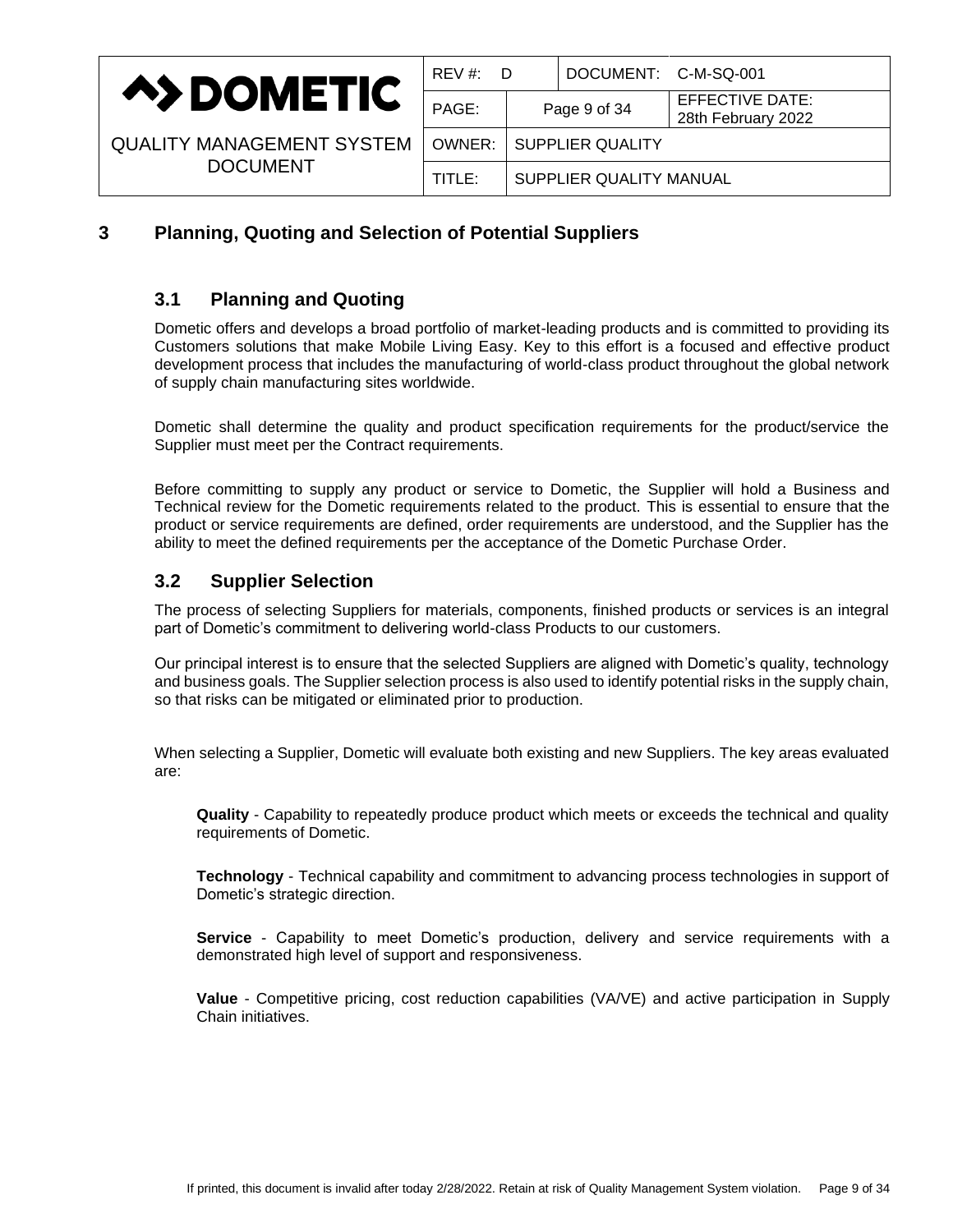

| REV #:<br>D |                           | DOCUMENT: C-M-SQ-001 |                                              |  |
|-------------|---------------------------|----------------------|----------------------------------------------|--|
| PAGE:       | Page 10 of 34             |                      | <b>EFFECTIVE DATE:</b><br>28th February 2022 |  |
|             | OWNER:   SUPPLIER QUALITY |                      |                                              |  |
| TITLE: I    | SUPPLIER QUALITY MANUAL   |                      |                                              |  |

# <span id="page-9-1"></span><span id="page-9-0"></span>**4 Supplier Evaluation and Qualification**

# **4.1 Evaluation**

The level of evaluation within the selection process is based upon the potential risk of the sourcing decision, as determined by a number of factors, including but not limited to Supplier history and the requirements of the particular material, component, assembly, service or finished product to be purchased.

# <span id="page-9-2"></span>**4.2 Supplier Assessment Process**

The Potential Supplier Assessment (PSA), Self-Assessment and Audit criteria are intended to assess a supplier's sustainability (ESG), quality system, process control capability and are not absolute descriptions of what is required to assure quality in products and services. Assessed suppliers must have either a Self-Assessment or an audit performed as related risk level.

4.2.1 Potential Supplier Assessment (C-F-SQ-014)

The Potential Supplier Assessment is completed by the supplier independently and is reviewed by Dometic to understand supplier's capabilities related to Sustainability (ESG), Quality Management System(s) and determines if an audit or a self-assessment is required. The PSA can also grant immediate approval for those suppliers who qualify up to 120 days until an audit or self-assessment can be completed.

At any point during this process Dometic may request supporting documentation (i.e. Quality Manual, Quality Management Procedures, ISO cert, Quality Objectives) and reserve the right to request an audit.

4.2.2 Supplier Self-Assessment (C-F-SQ-001 Dometic Supplier Audit / Assessment)

When an audit it not required a Self-Assessment is completed by the supplier independently and is reviewed by Dometic to understand supplier's capabilities related to Sustainability (ESG), Quality Management System(s).

At any point during this process Dometic may request supporting documentation (i.e. Quality Manual, Quality Management Procedures, ISO cert, Quality Objectives) and reserve the right to request an audit.

4.2.3 Audit (C-F-SQ-001 Dometic Supplier Audit / Assessment)

Dometic and/or its customers, due to product/process complexity or criticality, may elect to conduct an audit to assess a Supplier's product and process capabilities. As a result, corrective actions may be issued. These audits could include:

- 4.2.3.1 Quality Management System (QMS) if necessary, as a result of (or in conjunction with) product or process capability assessments, to determine whether the Supplier's quality management system meets one or more of the applicable standards and is functioning effectively.
- 4.2.3.2 Sustainability and Environment, Social, Governance to determine if Supplier is enhancing positive work environment related to Human Rights and Labor, Health and Safety, Environment, Governance including integrity and anti-corruption.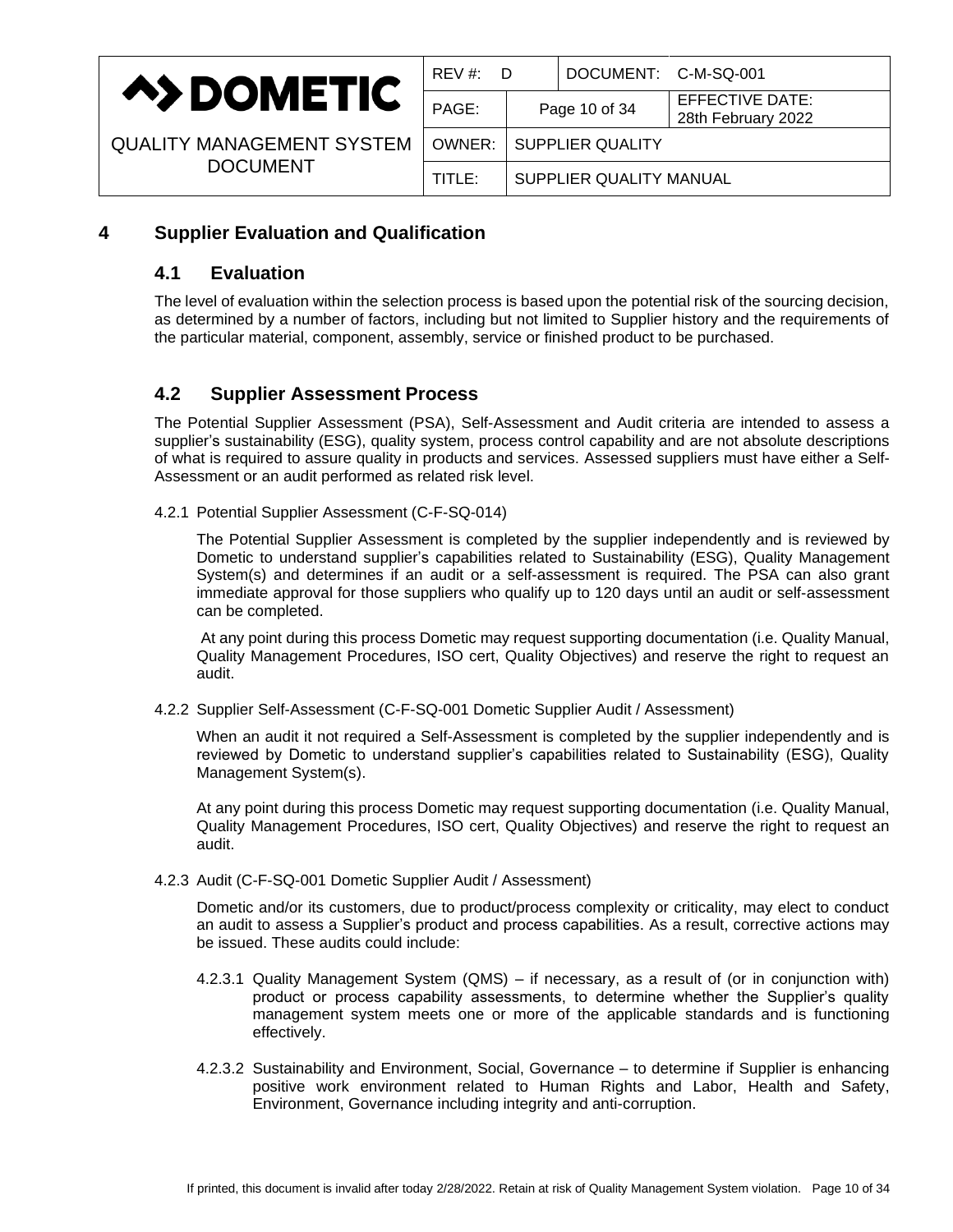|                                  | REV #: D |                         | DOCUMENT: C-M-SQ-001             |                                       |
|----------------------------------|----------|-------------------------|----------------------------------|---------------------------------------|
| <b>A&gt;DOMETIC</b>              | PAGE:    | Page 11 of 34           |                                  | EFFECTIVE DATE:<br>28th February 2022 |
| <b>QUALITY MANAGEMENT SYSTEM</b> |          |                         | <b>OWNER:   SUPPLIER QUALITY</b> |                                       |
| <b>DOCUMENT</b>                  | TITLE:   | SUPPLIER QUALITY MANUAL |                                  |                                       |

- 4.2.3.3 Business and Manufacturing Operations to determine whether the Supplier has the financial resources, production capacity, and other business resources needed to fulfill Dometic volume production needs and continuity of supply.
- 4.2.3.4 Continuous Improvement Initiative to determine the Suppliers culture, method and skills are present to actively pursue continual improvement.
- 4.2.3.5 Technology Assessment to determine whether the Supplier has the needed technical resources, including production and inspection equipment, facilities, engineering resources, Dometic- specified computer aided design language/format, electronic commerce capability, etc.
- 4.2.3.6 Sub-Tier Supplier Control to evaluate the effectiveness of the Suppliers sub-tier management processes and ensure that products or services procured from sub-tier sources and delivered to Dometic conform to all applicable Dometic requirements.

# <span id="page-10-0"></span>**4.3 Supplier Qualification Status**

Once the Review of the Supplier is complete, Dometic will make a determination based upon the Evaluation and Assessment to the Status of the Supplier.

The Supplier will be classified as:

4.3.1 Approved

If the Supplier meets the evaluation requirements, they will be added to the Dometic Approved Supplier Listing for the associated facility and product family.

4.3.2 Probationary

A Qualified Supplier may be placed in Probationary Status based upon the ongoing monitoring. When in Probationary status, the Supplier shall not be considered for any new business. The Supplier is required to take actions that resolve the Probationary status.

A new Supplier to Dometic may be qualified as Probationary upon completion of its initial evaluation if deficiencies are found but are not deemed substantial enough to fail the supplier. No orders for saleable product are placed until all deficiencies are resolved.

A Probationary Supplier that fails to improve or implement the required actions will be evaluated for Disqualification.

#### 4.3.3 Not Approved / Disqualified

A Supplier who fails to pass the evaluation shall be given the Status of "Not Approved" for an initial evaluation or "Disqualified" if they failed a re-evaluation.

A Supplier may be offered the opportunity to correct the reasons for the failed Assessment and resubmit through the assessment process again.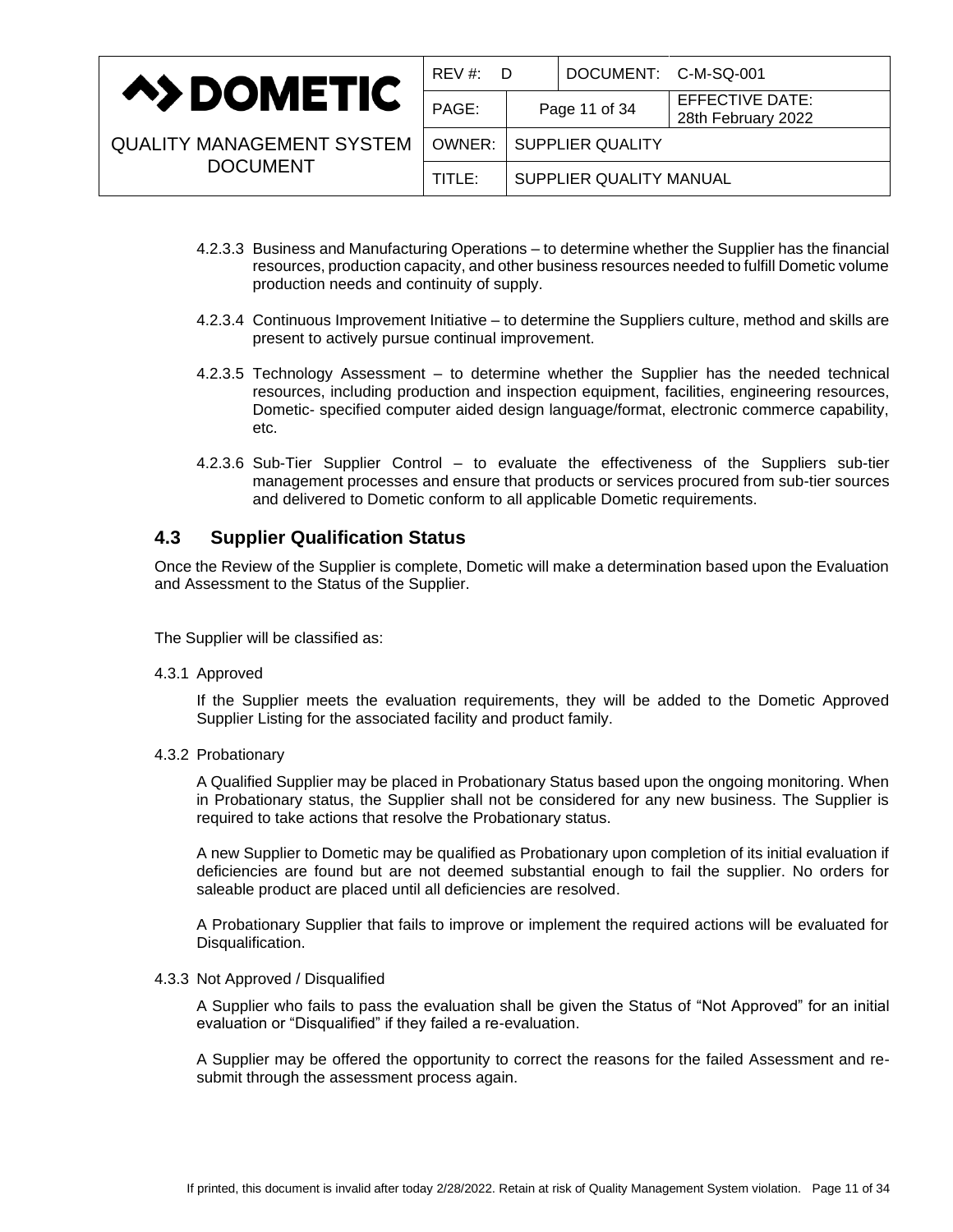|                                  | $REV \#$ :<br>D. |                         | DOCUMENT: C-M-SQ-001 |                                       |
|----------------------------------|------------------|-------------------------|----------------------|---------------------------------------|
| <b>A&gt;DOMETIC</b>              | PAGE:            |                         | Page 12 of 34        | EFFECTIVE DATE:<br>28th February 2022 |
| <b>QUALITY MANAGEMENT SYSTEM</b> | OWNER:           |                         | SUPPLIER QUALITY     |                                       |
| <b>DOCUMENT</b>                  | TITLE:           | SUPPLIER QUALITY MANUAL |                      |                                       |

A Probationary Supplier who fails to address the Probationary concerns shall be evaluated for **Disqualification** 

# <span id="page-11-0"></span>**4.4 Compliance to Contractual Requirements**

Upon accepting a Dometic Contract (Reference PO Master Terms and Conditions), the Supplier is responsible for compliance to all contract (e.g. engineering drawing, specification, purchase order) requirements. All documents, drawings and specifications, regardless of origin, are applicable to the Supplier when specified in the contract or documents referenced in the contract, and are required to be used at all levels of the supply chain. Unless otherwise specified in the contract, the document revision in effect on the date of issue of the contract applies to the contract. Neither audit, surveillance, inspection nor test made by Dometic or its customer(s), at the Suppliers facilities, at any sub-tier facilities, or upon receipt at Dometic, relieves the Supplier of the responsibility to furnish acceptable products or services that conform to all contract requirements; nor does it preclude subsequent rejection by Dometic or its Customers.

# <span id="page-11-1"></span>**4.5 Control of Sub-Tier Suppliers**

The Supplier, as a recipient of the contract, is responsible for meeting all requirements, including work performed by the Supplier's sub-tier Suppliers (also known as Sub-Suppliers or subcontract Suppliers). When the Supplier uses sub-tier sources to perform work on products and/or services scheduled for delivery to Dometic, the Supplier shall include flow down on contracts, to its sub-tier sources, all of the applicable technical and quality requirements contained in the Dometic Contract, including system requirements, regulatory requirements, the use of Dometic designated sources, and the requirement to document and control 'key characteristics' and/or 'key processes', and to furnish certifications and test reports as required. Dometic and its customers reserve the right-of-entry to sub-tier facilities, subject to proprietary considerations.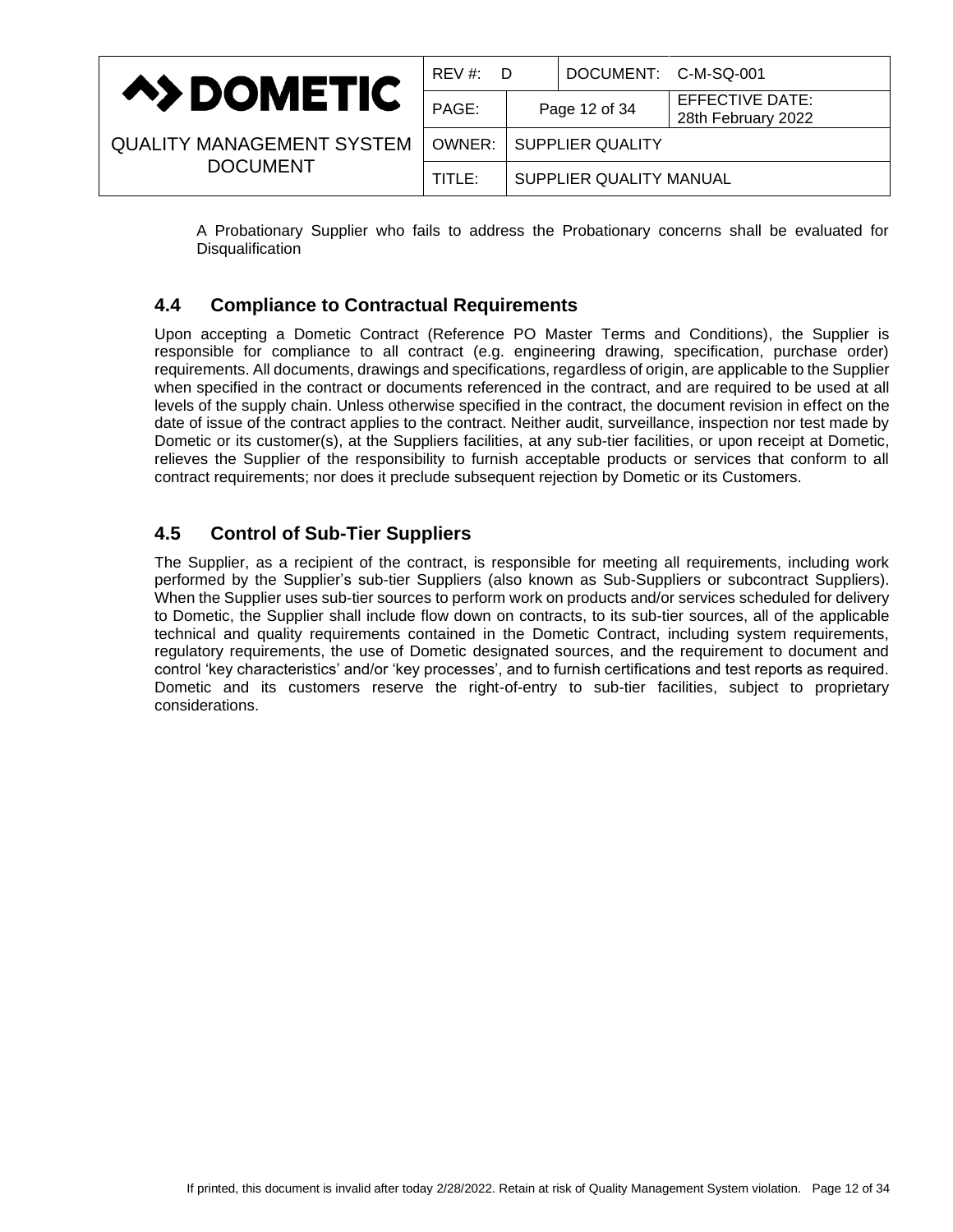

| REV #:<br>D |               | DOCUMENT: C-M-SQ-001    |                                              |
|-------------|---------------|-------------------------|----------------------------------------------|
| PAGE:       | Page 13 of 34 |                         | <b>EFFECTIVE DATE:</b><br>28th February 2022 |
| OWNER:      |               | SUPPLIER QUALITY        |                                              |
| TITLE:      |               | SUPPLIER QUALITY MANUAL |                                              |
|             |               |                         |                                              |

# <span id="page-12-1"></span><span id="page-12-0"></span>**5 Product Qualification and Process Control**

# **5.1 Reference Manuals**

Dometic utilizes the AIAG Core tools as reference for its Product Qualification and Process Control processes and it is recommended that the Supplier obtain the current revisions of the following for their own reference.

The AIAG Core Tools Manuals are:

- Advanced Product Quality Planning (APQP) and Control Plan
- Production Part Approval Process (PPAP)
- Potential Failure Mode and Effect Analysis (FMEA)
- Measurement System Analysis (MSA)
- Statistical Process Control (SPC)

# <span id="page-12-2"></span>**5.2 Product Qualification**

This section defines the generic requirements for production part qualification and approval, known as the Production Part Approval Process (PPAP). The purpose is to determine if all Dometic design and specification requirements are properly understood by the Supplier and that the manufacturing processes have the capability to consistently meet these requirements.



PPAP shall apply to all internal or external organizations supplying production parts, service parts, production materials or bulk materials.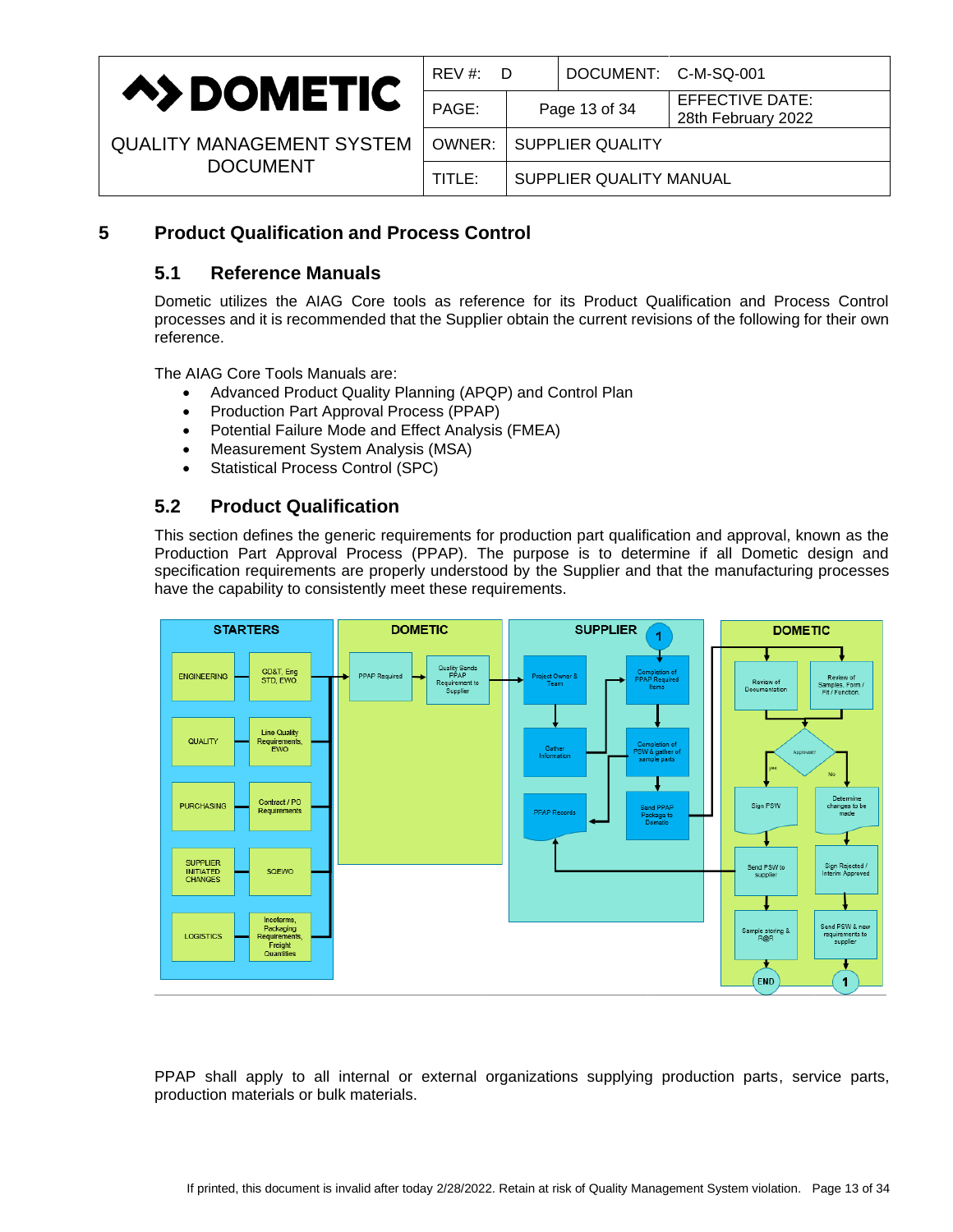| <b>A&gt;DOMETIC</b>              | REV #: D |                         | DOCUMENT: C-M-SQ-001             |                                       |
|----------------------------------|----------|-------------------------|----------------------------------|---------------------------------------|
|                                  | PAGE:    |                         | Page 14 of 34                    | EFFECTIVE DATE:<br>28th February 2022 |
| <b>QUALITY MANAGEMENT SYSTEM</b> |          |                         | <b>OWNER:   SUPPLIER QUALITY</b> |                                       |
| <b>DOCUMENT</b>                  | TITLE:   | SUPPLIER QUALITY MANUAL |                                  |                                       |

A PPAP Level 3 will be required for, including but limited to, a new project, supplier requested change, engineering change, process/manufacturing change or any other change that impacts form, fit or function. PPAP elements shall be defined early in the process and communicated to the "supplier" well in advance of start of production or introduction as a "running change."

All elements (see table 5.2 below) are required to be developed as part of the process unless Dometic has indicated that certain elements are not applicable or not required. Elements not applicable or not required must have an explanation provided on form PPAP Request form C-F-SQ-012 (embedded in Dometic PPAP Workbook C-F-SQ-008).

#### **Table 5.2**

| Design Record<br>Design FMEA,<br>Control Plan<br>Material Performance Test Results<br>Appearance Approval<br><b>Checking Aids</b><br>Packing Method | <b>Engineering Change Document</b><br>Process Flow Diagram<br>Measurement System Analysis Studies<br>Initial Process Capability Studies<br>Sample(s) From layout.<br>Records of Compliance<br>Asset Tags | Dometic Corporation Engineering Approval<br>Process FMEA<br><b>Dimensional Report</b><br>Qualified Laboratory Documentation<br>Master Sample<br>Shipping Label<br><b>Customer Specific Requirements</b> |
|-----------------------------------------------------------------------------------------------------------------------------------------------------|----------------------------------------------------------------------------------------------------------------------------------------------------------------------------------------------------------|---------------------------------------------------------------------------------------------------------------------------------------------------------------------------------------------------------|
| Sub-Supplier / Component PPAP                                                                                                                       | Other:                                                                                                                                                                                                   |                                                                                                                                                                                                         |

#### 5.2.1 Production Part Approval Process

Suppliers shall submit the PPAP Package to Dometic regarding its part production prior to shipment of the first production run under the following circumstances, unless specifically waived in writing:

- Making a new part or product. New parts or products may require multiple submissions (e.g. pilot, pre-production, and production).
- Product modified by an engineering change to design records, specifications, or material on an approved Engineering Change Order (ECO).
- Use of another optional process or material than was used in a previously approved part.
- Production from new or modified tools (except perishable tools), dies, molds, patterns, including additional or replacement tooling.
- Production following refurbishment or rearrangement of existing tooling or equipment.
- Production following any change in process or method of manufacture.
- Production from tooling and equipment transferred to a different plant location or from an additional plant location.
- Change of source for any subcontracted parts, materials or services (for example, heat treating, plating).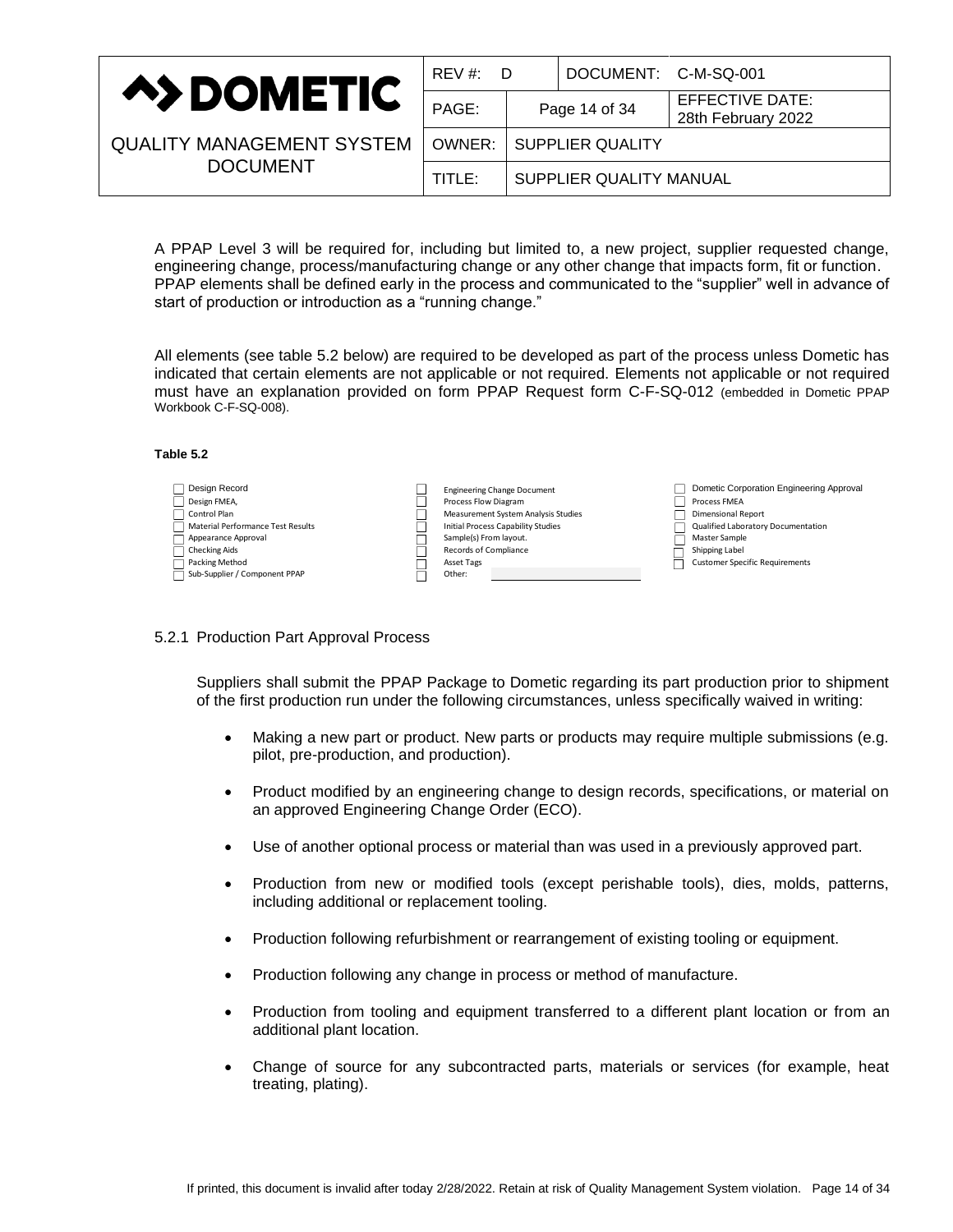|                                  | $REV \#$ :<br>- D |                         | DOCUMENT: C-M-SQ-001 |                                       |
|----------------------------------|-------------------|-------------------------|----------------------|---------------------------------------|
| <b>A&gt;DOMETIC</b>              | PAGE:             |                         | Page 15 of 34        | EFFECTIVE DATE:<br>28th February 2022 |
| <b>QUALITY MANAGEMENT SYSTEM</b> | OWNER:            | SUPPLIER QUALITY        |                      |                                       |
| <b>DOCUMENT</b>                  | TITLE:            | SUPPLIER QUALITY MANUAL |                      |                                       |

- Product re-released after the tooling has been inactive for volume production for twelve (12) months or more (automotive products). All other products may extend the inactivity period to 24 months.
- Following a customer request to suspend shipment due to a Supplier quality concern.

If the Supplier is uncertain as to whether a change requires a PPAP Submission, the Supplier shall notify their respective Dometic contact for clarification.

5.2.2 Production Part Approval Process Submission Requirements

Reference AIAG PPAP Manual, for complete list of submission requirements for each level of PPAP.

Reference the AIAG APQP Manual for related guidance on associated product and process design and methodology techniques.

When PPAP is required by Dometic contract, the Supplier shall submit to the table (table 5.2.2) below based upon the Product Group. Other submission requirements can also be requested by the Dometic in writing.

All Submission must be submitted via the **C-F-SQ-008 Dometic PPAP Workbook**. Alternative forms, Except the Dometic PSW, may be used to meet the requirements defined in the **C-F-SQ-008 Dometic PPAP Workbook** unless prior written authorization is provided by Dometic Quality representative. Also, Reference AIAG PPAP Manual for applicable forms and instructions.

### **NOTE: THE PPAP SUBMISSION PARTS AND SAMPLES MUST BE TAKEN OR MADE FROM ACTUAL PRODUCTION TOOLING AND/OR PROCESSES UNLESS OTHERWISE APPROVED IN WRITING BY DOMETIC SQE/SDE.**

### <span id="page-14-0"></span>**5.3 Process Control**

This section defines the basic requirements for Suppliers to control their manufacturing processes.

#### 5.3.1 Special Characteristics

The Supplier shall demonstrate conformity to those special characteristics designated by Dometic through means of documentation and appropriate control methods. In addition to any special characteristics identified by Dometic, the Supplier shall also review, identify, document, and control other product and process characteristics that are key to achieving quality.

### 5.3.2 Error Proofing

The Supplier should use error-proofing devices and techniques as a form of process control; especially for repetitive functions, difficult task prone to mistakes, Safety Critical features or where the cost of the error is high.

*Examples*: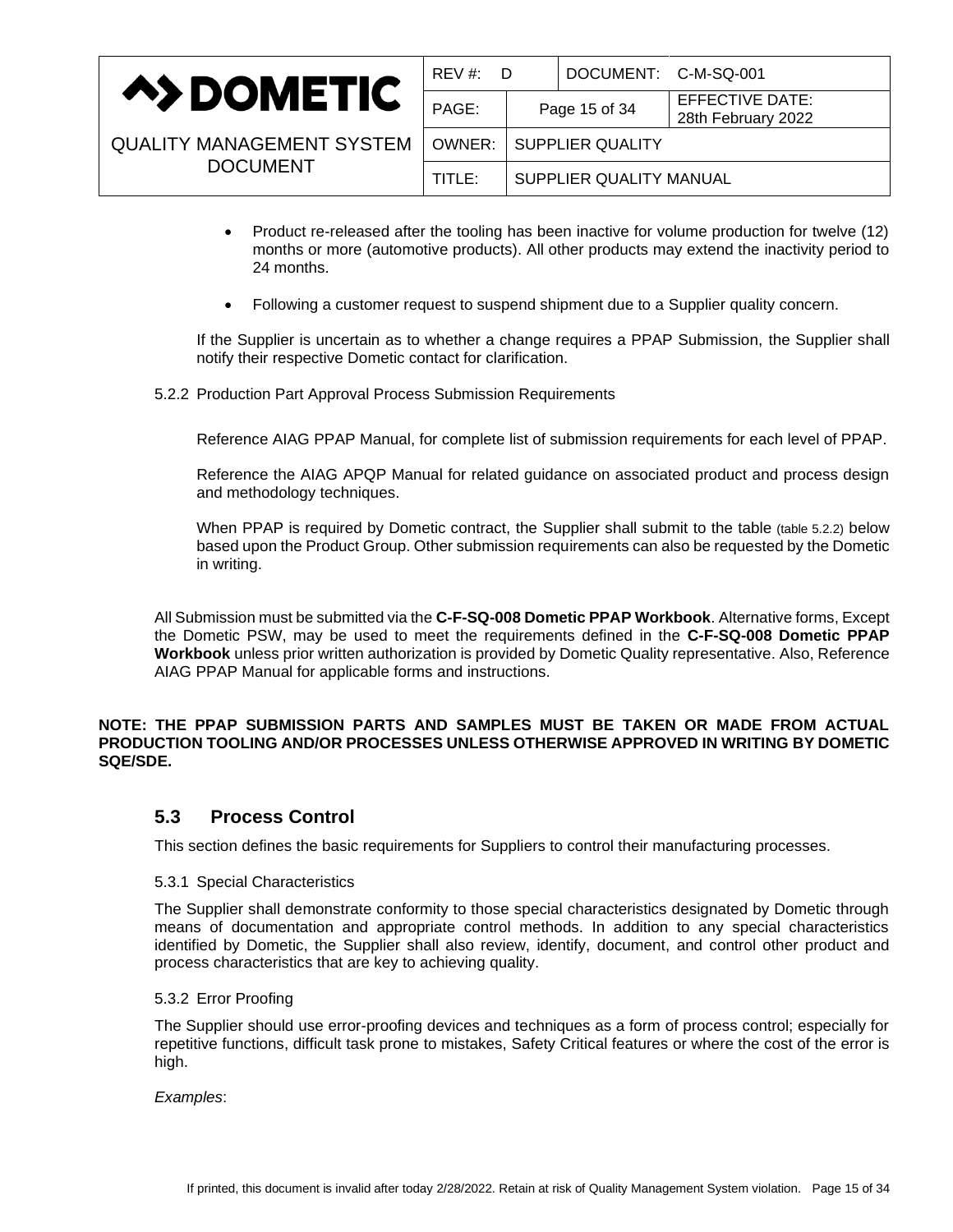

| REV #:<br>D |               | DOCUMENT: C-M-SQ-001      |                                              |  |
|-------------|---------------|---------------------------|----------------------------------------------|--|
| PAGE:       | Page 16 of 34 |                           | <b>EFFECTIVE DATE:</b><br>28th February 2022 |  |
|             |               | OWNER:   SUPPLIER QUALITY |                                              |  |
| TITLE:      |               | SUPPLIER QUALITY MANUAL   |                                              |  |
|             |               |                           |                                              |  |

### • **A change in Die design**

In some operations (for example in stamping, drilling), a die can be placed incorrectly. That error can result in product quality issues and in damage done to the die.

The use of guide pins of different sizes and locations can ensure it only "fits" in one direction

#### • **A change in a fixture design**

The part being worked on can be placed the wrong way into a fixture, with resulting quality issues.

Modify the fixture in order to make it impossible to place the part incorrectly. The design of the part itself could be changed, for the same effect.

# • **Sensors that prevent processing under certain conditions**

The most common sensors are:

- $\circ$  Limit switch convenient when a part is in contact with a tool/fixture.
- $\circ$  Proximity sensor a good solution when a part is/might be at a certain distance.
- o Infrared sensor appropriate for checking presence from a distance.

#### • **Vision system**

A [vision system](https://en.wikipedia.org/wiki/Machine_vision) captures images, analyzes them, and triggers an action in pre-determined cases. It does not require contact with the product.

They detect that a part is poorly positioned, that a component (or labeling element) is missing, that a step was done before another, etc. As a response, it might sound an alarm, or it might make it impossible to proceed (often by stopping a piece of equipment) until a positive change is made.

#### 5.3.3 Work Instructions

The Supplier shall have documented work instructions, Inspection requirements and Process control instructions, as necessary, for all employees having responsibilities for the operation of the processes that impact product quality. These instructions shall be maintained current and accessible for use at the workstation.

#### 5.3.4 Training

The Supplier shall ensure that all employees having responsibilities for the operation of the processes that impact product quality are to be trained and qualified to perform the required tasks. Training records, Certification and Competence matrices, as appropriate, are to be maintained.

#### 5.3.5 Control of Monitoring and Measuring Devices

The Supplier shall determine the monitoring and measurement to be undertaken and the measuring devices needed to provide evidence of conformity of product determined requirements. As a minimum, where necessary to ensure valid results, measuring equipment shall:

- A) Be calibrated or verified at specified intervals, or prior to use, against measurement standards traceable to international or national measurement standards; where no such standards exist, the basis used for calibration or verification shall be recorded; and
- B) Be identified to enable calibration status to be determined.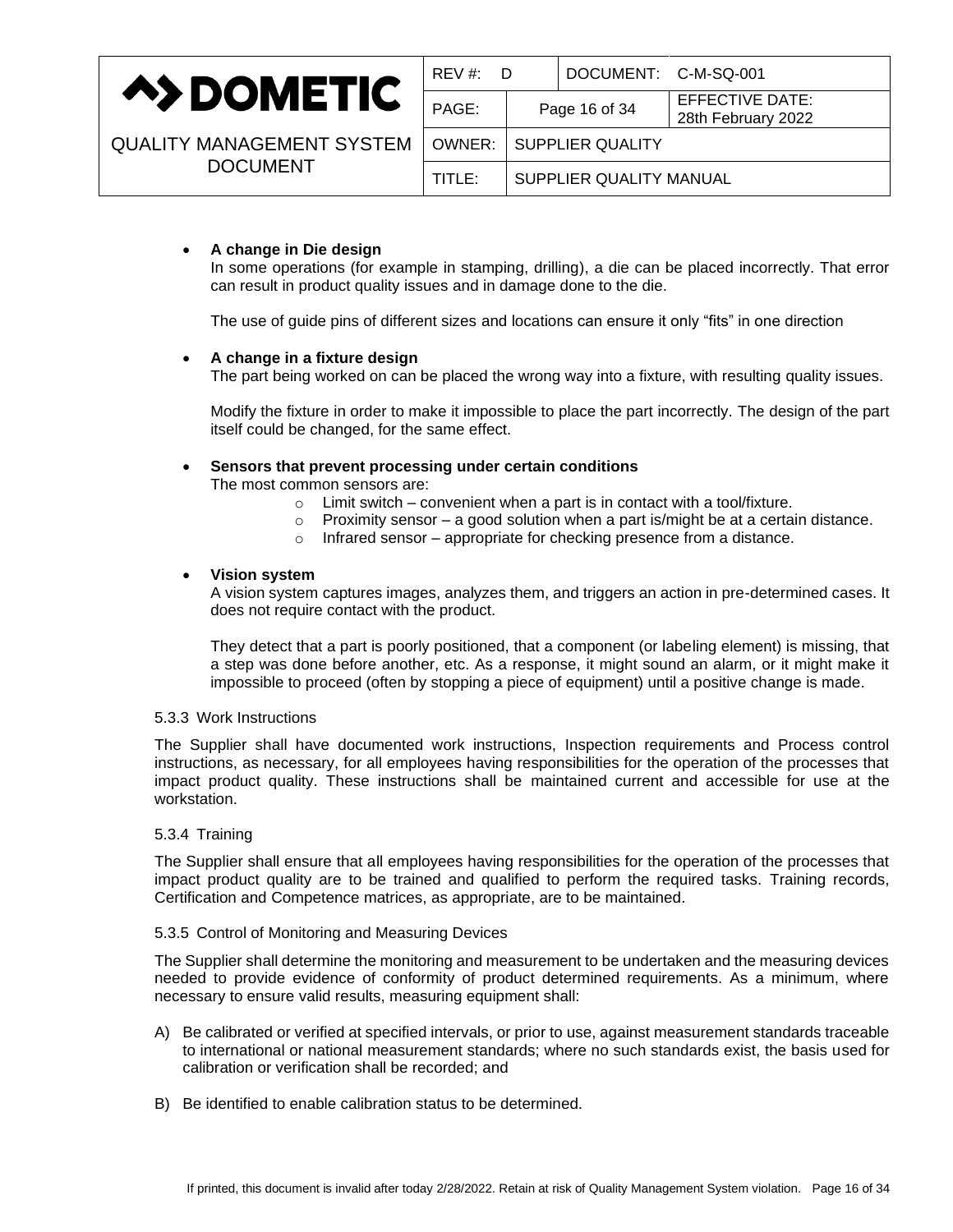

| REV #:<br>D |               | DOCUMENT: C-M-SQ-001      |                                              |
|-------------|---------------|---------------------------|----------------------------------------------|
| PAGE:       | Page 17 of 34 |                           | <b>EFFECTIVE DATE:</b><br>28th February 2022 |
|             |               | OWNER:   SUPPLIER QUALITY |                                              |
| TITLE: I    |               | SUPPLIER QUALITY MANUAL   |                                              |
|             |               |                           |                                              |

### 5.3.6 Preventative Maintenance

The Supplier should identify key process equipment and provide resources for machine/equipment maintenance activities and develop an effective planned total preventative maintenance system.

### 5.3.7 Shelf-Life Control

With each delivery of materials or products that have a limited or specified shelf life, the Supplier shall furnish data that show:

- (a) the cure or manufacture date,
- (b) expiration date or shelf life,
- (c) lot or batch number,
- (d) when applicable, any special handling or storage requirements.

Unless otherwise specified by contract, for all shelf life limited materials or product delivered to Dometic, the remaining shelf life shall be a minimum of 75% of the total life of the material.

#### 5.3.8 Regulatory Requirements

For regulatory requirements such as FMVSS 302, material requirements such as specific resins, and other non-data/dimensional characteristics identified as Key Control Characteristics, proof of compliance such as Material Data Sheet or Certificate of Compliance is required with the PPAP submission, when requested by Dometic. It does not need to be sent with each shipment unless otherwise specified and no statistical monitoring is required.

#### 5.3.9 Process Validations

Where the results of a process cannot be fully verified by subsequent inspection and test, process validation can be used to demonstrate that when a process is operated within specified limits, it will consistently produce product complying with predetermined (design and development) requirements. The process shall be validated with a high degree of assurance and approved according to established procedures for process capabilities.

If a validation is not performed or statistical capability requirements cannot be met for Critical features, 100% inspection is required.

The Supplier will be responsible to monitor and control process validations per their master validation plans.

**NOTE**: In cases where the only method of inspection would be destructive testing, validation is required, as 100% inspection would destroy all produced product.

The following is a Reference List of Processes that typically require Validation. This list is not deemed exhaustive.

- Annealing
- Casting
- Coating (e.g. anodizing)
- Compression Molding
- **Crimping**
- Dipping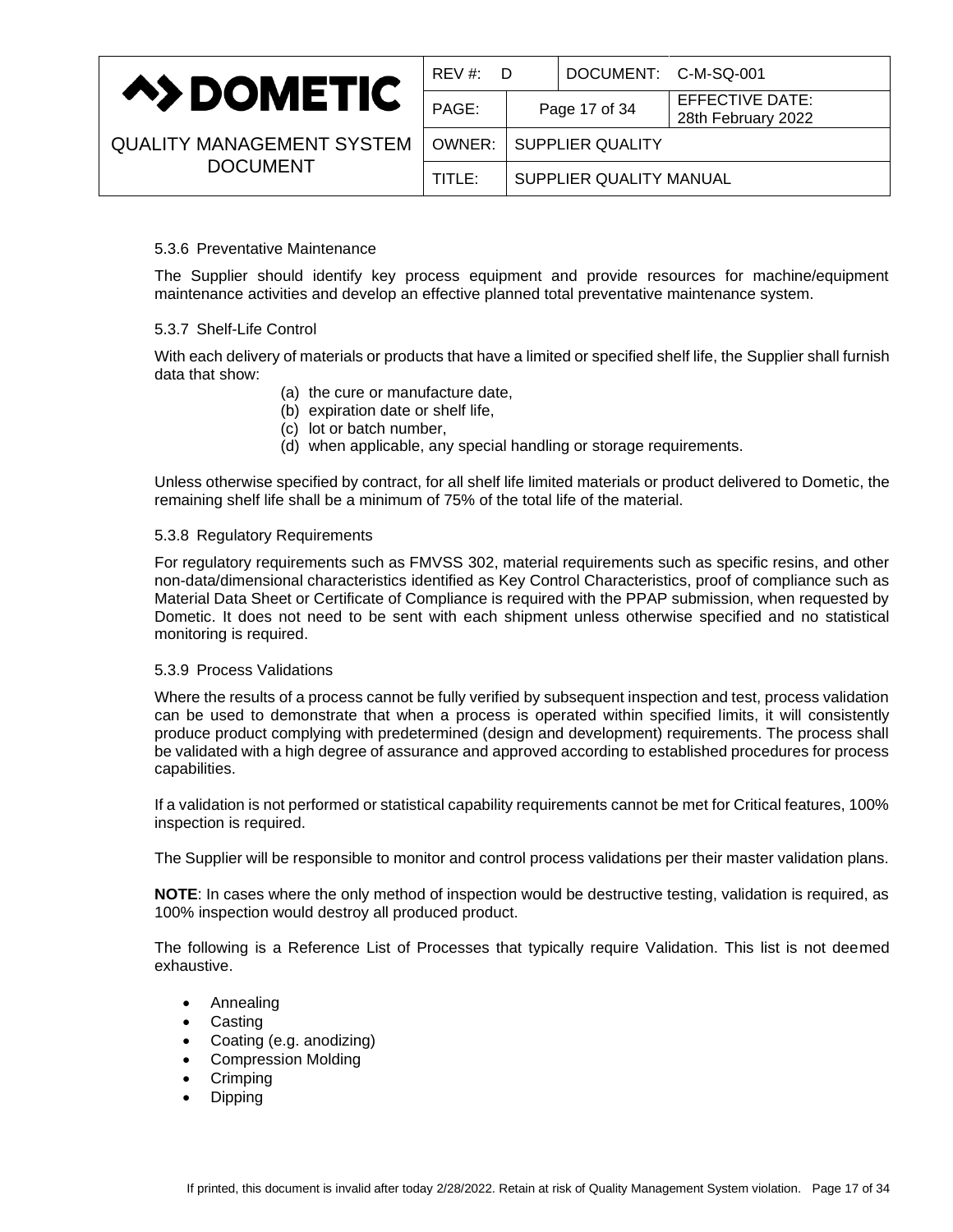

| REV#:D |                         | DOCUMENT: C-M-SQ-001 |                                              |
|--------|-------------------------|----------------------|----------------------------------------------|
| PAGE:  | Page 18 of 34           |                      | <b>EFFECTIVE DATE:</b><br>28th February 2022 |
| OWNER: | <b>SUPPLIER QUALITY</b> |                      |                                              |
| TITLE: | SUPPLIER QUALITY MANUAL |                      |                                              |
|        |                         |                      |                                              |

- **Extrusion**
- Filling
- Forging
- Heat Treat
- Injection Molding
- Mass Finish (only when a finish is dictated)
- Mixing
- Passivation/Electro-polish (EP)
- Plastic Bonding/Molding, or other types of bonding such as metallic bonding
- **Sintering**
- Software Controlled Processes
- Test Methods (e.g. Non-Destructive Testing (NDT), mechanical testing)
- **Soldering**
- Welding
- Foaming
- PCBA full process
- Painting/silk screening

### 5.3.10 Run at Rate

A Run at Rate evaluation may be required to prove that quality and capacity requirements can be accomplished. During a Run at Rate audit, the supplier proves and demonstrates that the manufacturing process is capable to produce parts according to quality requirements at the quoted production rate. Run at Rate evaluations apply to new production initiation, a major process change, or a production relocation (moving to other site or facility), which are all [PPAP-](http://www.qmindset.com/index.php?page=ppap)mandatory changes.

### 5.3.11 Lot Control and Traceability

Suppliers shall have controls in place to provide product traceability through their process, from raw materials to the finished end product at the OEM. Each shipment to Dometic must be identified to provide lot traceability in the event of a quality issue.

It is recommended that the size of lots be controlled to be as small as reasonably practical to minimize the exposure to the end customer if a recall is required.

### 5.3.12 Control and Release of Dometic Furnished Documents

Documents furnished by Dometic to the Supplier are furnished solely for the purpose of doing business with Dometic. Proprietary documents may be furnished to the Supplier in hard copy, electronic or other media. The Supplier is responsible for controlling and maintaining such documents to preclude improper use, loss, damage, alteration and/or deterioration.

Unless authorized by the Dometic Sourcing in writing, the Supplier shall not transmit or furnish any Dometic furnished documents, or copies of such documents, to anyone outside the Supplier's business organization except to a sub-tier source used by the Supplier for performance of work on the Dometic Contract. The Supplier shall return to Dometic, or purge electronic copies of, all proprietary documents with the last delivery of products or services on the contract. Dometic may request the Supplier to furnish objective evidence or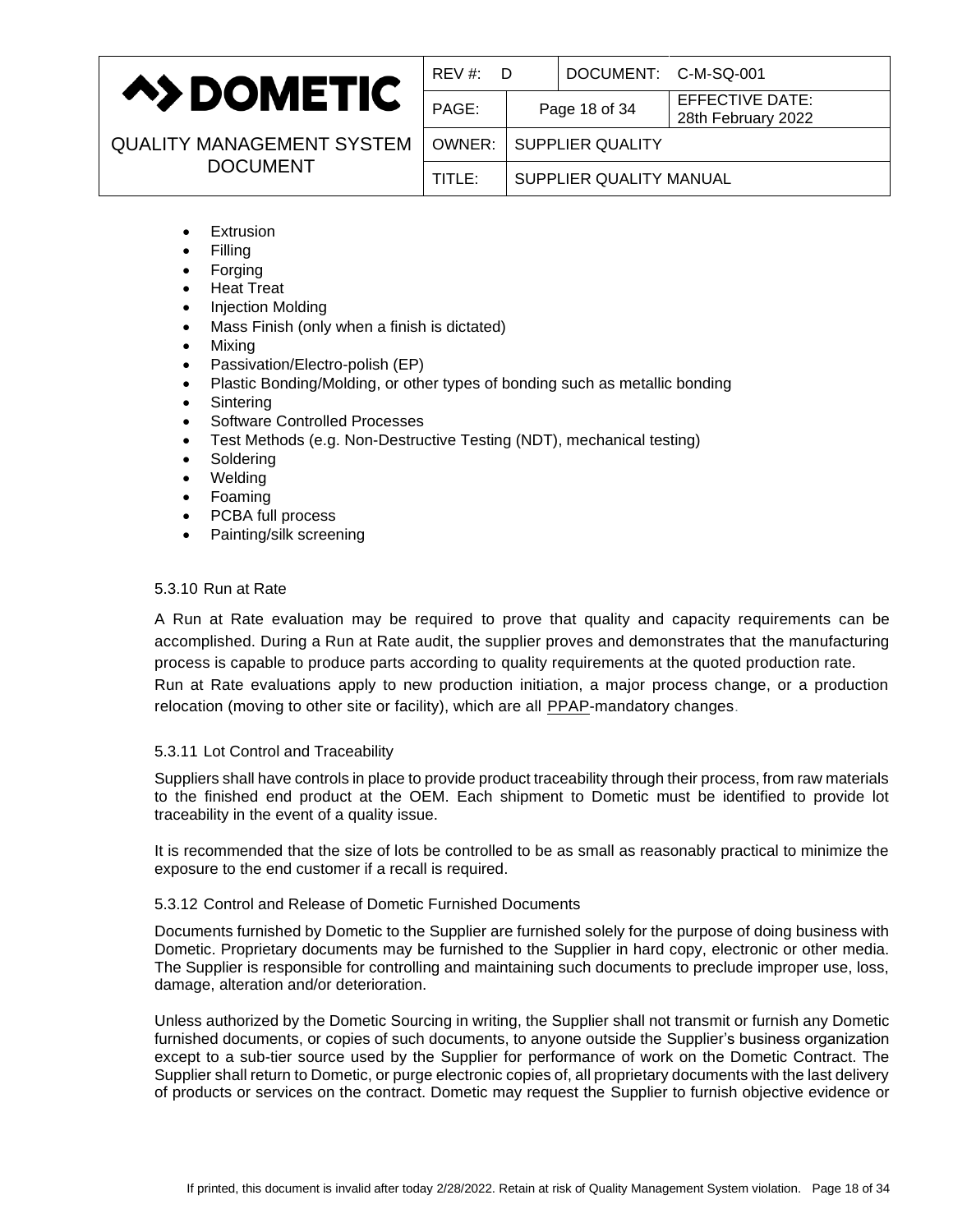|                                  | REV #: D |                           | DOCUMENT: C-M-SQ-001 |                                       |
|----------------------------------|----------|---------------------------|----------------------|---------------------------------------|
| <b>A&gt;DOMETIC</b>              | PAGE:    | Page 19 of 34             |                      | EFFECTIVE DATE:<br>28th February 2022 |
| <b>QUALITY MANAGEMENT SYSTEM</b> |          | OWNER:   SUPPLIER QUALITY |                      |                                       |
| <b>DOCUMENT</b>                  | TITLE:   | SUPPLIER QUALITY MANUAL   |                      |                                       |

certification that proprietary documents have been purged. The Supplier is responsible to ensure this requirement is applied to their sub-tier sources in receipt of Dometic proprietary documents.

#### 5.3.13 Acceptance Activities

#### 5.3.13.1 Incoming Acceptance:

Each Supplier shall establish and maintain procedures for acceptance activities. Acceptance activities include inspections, tests, or other verification activities. Supplier will document acceptance or rejection of incoming product. Special Characteristics must be treated as described in this manual or as approved by SQE/SDE.

#### 5.3.13.2 In-Process Acceptance:

Each Supplier shall have in-process acceptance procedures to ensure that in-process product is controlled until the required inspection and tests or other verification activities have been completed.

### 5.3.13.3 Final Acceptance:

Each Supplier shall have procedures for finished product acceptance to ensure that each production unit, lot, or batch of finished product meets Dometic's acceptance criteria. Finished product shall be adequately controlled until released.

#### 5.3.13.4 Sample Size Selection:

Samples sizes should be selected to ensure valid results and be based on a Statistically valid Sampling plan.

### 5.3.14 Non-Conforming Material / Product

The Supplier shall establish and maintain procedures to control product that does not conform to Dometic specifications. These procedures must address the identification, documentation, evaluation, segregation, and disposition of nonconforming product, including the need for an investigation, which is to be documented.

At no time should a Supplier knowingly ship nonconforming product without specific prior approval by Dometic. If a supplier ships nonconforming product without approval by Dometic SQE/SDE a Supplier Corrective Action shall be issued.

The Supplier shall have control systems in place to prevent nonconforming product from being mixed with conforming product. In the event these systems fail and nonconforming product escapes through the Supplier acceptance process, the Supplier shall immediately notify the Dometic contact person in order to allow Dometic to investigate and take containment action. Supplier shall fully cooperate in any investigation of containment action(s).

The Supplier shall have procedures covering disposition of nonconforming product. Reworked product shall include documentation of reviews and decisions, as well as the production and inspection requirements used to ensure parts are conforming. Nonstandard rework needs to be approved by Dometic before shipment.

In the event that Supplier defects are discovered at Dometic, the parts/components in question will be identified and segregated to preclude further use. Dometic will make a determination of the next steps to be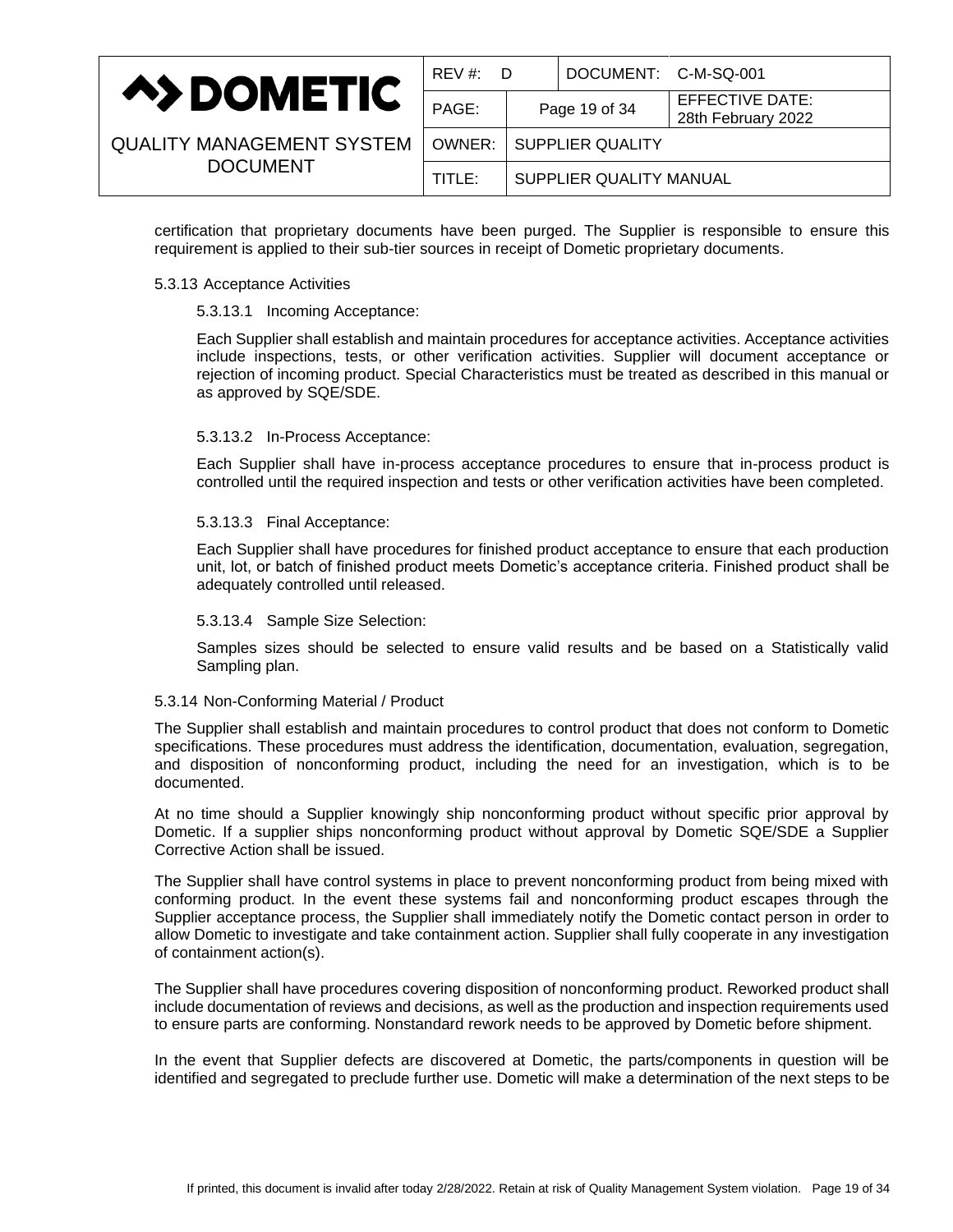|                                  | REV #: D |                         | DOCUMENT: C-M-SQ-001 |                                       |
|----------------------------------|----------|-------------------------|----------------------|---------------------------------------|
| <b>A&gt;DOMETIC</b>              | PAGE:    |                         | Page 20 of 34        | EFFECTIVE DATE:<br>28th February 2022 |
| <b>QUALITY MANAGEMENT SYSTEM</b> | OWNER: I | <b>SUPPLIER QUALITY</b> |                      |                                       |
| <b>DOCUMENT</b>                  | TITLE:   | SUPPLIER QUALITY MANUAL |                      |                                       |

made in the process based on several criteria, including the defect's criticality, quantity, cost, and other factors. Based on this evaluation, Dometic will determine whether the:

- Non-Conformances are accumulated and returned to the Supplier in accordance with plant procedures.
- Supplier must provide RMA # to Dometic
- Supplier sorts the Non-Conformances at Dometic.
- Supplier reworks Non-Conformance at Dometic.
- Dometic scraps the material with vendor RMA.

Where nonconforming product is discovered at Dometic, or which would potentially causes a field action or recall, the Supplier is subject to a possible monetary penalty and maybe disqualified as a Supplier. Nonconforming supplied product will result in Dometic debiting the Supplier, at a minimum, for the returned product sent to Dometic.

### 5.3.15 Control of Reworked Product

*Rework* is defined as additional operations that are not part of the basic production process flow, which will bring product in full compliance with applicable drawings and specifications. Instructions for rework, including re-inspection requirements, shall be accessible to and utilized by the Suppliers appropriate personnel. All rework shall be documented and accepted by Supplier's quality department.

*Repair* is defined as using alternative manufacturing methods, materials, or processes which *may not* bring product into full compliance with applicable drawings and specifications. Repairs are not allowed without written approval from Dometic.

Reworked or Repaired product shall be clearly identified in a manner to visually identify it as reworked or repaired product.

#### 5.3.16 Source Inspection

Supplier's products or services may be subject to source inspection by Dometic, representatives of Dometic or regulatory agencies. Source inspection requirements will be included on the contract and may apply to any and all operations performed by the Supplier or the Supplier's sub-tier sources. The Supplier shall provide necessary access, equipment and resources required to effectively accomplish source inspection.

#### 5.3.17 Third Party Sorting

The Supplier may elect or be required to use a third party/rework/service company to support Dometic production. Expenses incurred for sorting are the responsibility of the Supplier. Written work instructions must be provided by the Supplier prior to starting any third party campaign. A copy of the work instructions and result of the campaign must be supplied to Dometic Quality Assurance as an official record.

Any sort company selected by the Supplier shall be subject to approval by the Dometic Sourcing and Supplier Quality.

#### 5.3.18 Purchasing Controls

The Supplier shall establish and maintain controls on the purchase of components used in the manufacture of product to ensure conformance to specified requirements, including controls such as dimensional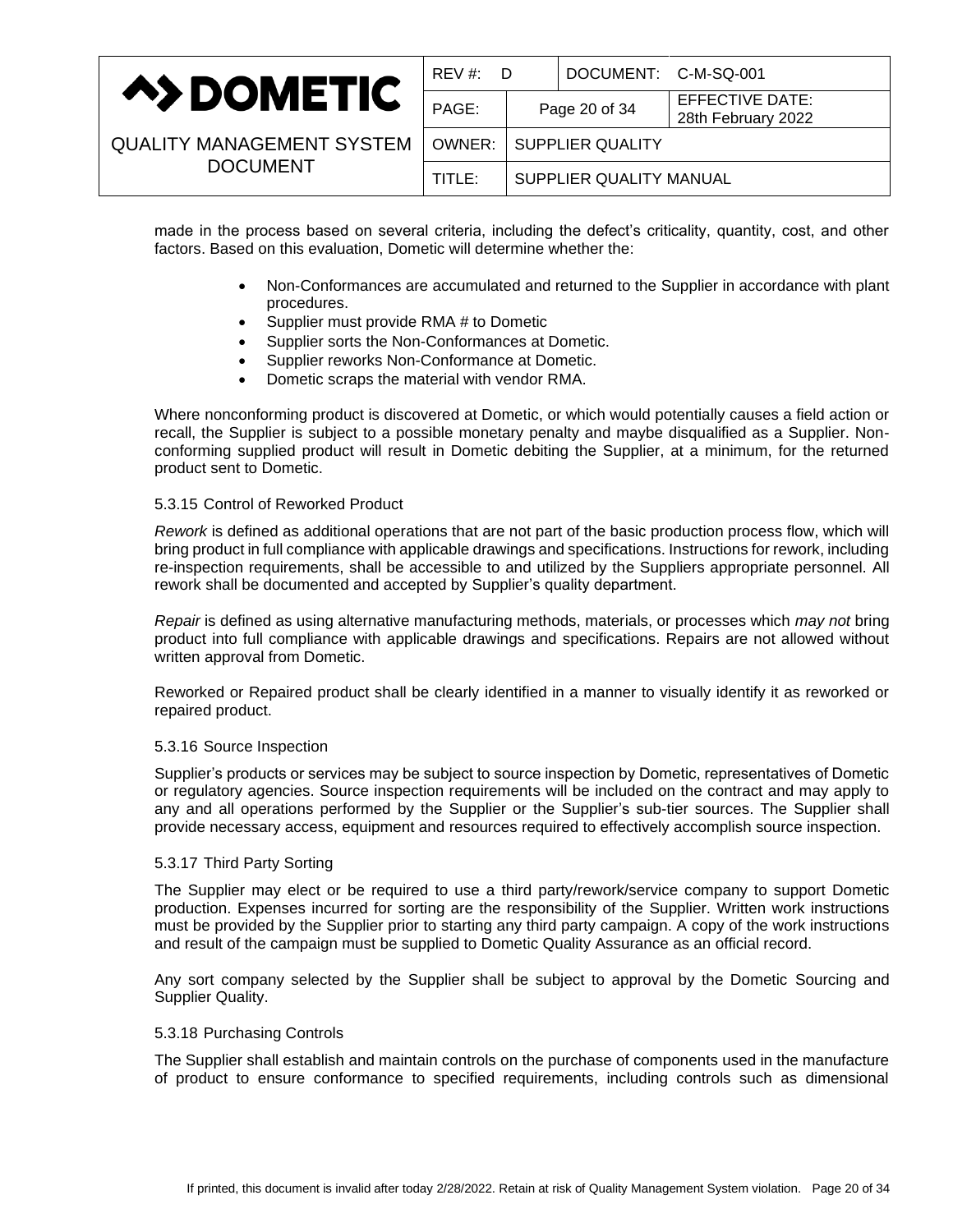|                                  | $REV \#$ :<br>- D |                         | DOCUMENT: C-M-SQ-001 |                                       |
|----------------------------------|-------------------|-------------------------|----------------------|---------------------------------------|
| <b>A&gt;DOMETIC</b>              | PAGE:             | Page 21 of 34           |                      | EFFECTIVE DATE:<br>28th February 2022 |
| <b>QUALITY MANAGEMENT SYSTEM</b> | OWNER:            | <b>SUPPLIER QUALITY</b> |                      |                                       |
| <b>DOCUMENT</b>                  | TITLE:            | SUPPLIER QUALITY MANUAL |                      |                                       |

inspection, analytical testing and/or visual inspection of packaging, labeling, and shipping containers, as required.

The Supplier shall maintain documentation that clearly describes the quality requirements for components and shall require component sources to notify the Supplier of all proposed changes in component manufacturing prior to making any change. As part of Supplier change notification requirements, Dometic shall participate in the review and approval of all component source changes.

If a Supplier subcontracts a portion of its manufacture or inspection of components to sub-tier Suppliers the requirements, including change control, defined in this document shall be furnished to those Suppliers, with Dometic knowledge and approval, through purchase order requirements. The Supplier remains responsible for all acts or omissions of the sub-tier Supplier with whom it contracts.

#### 5.3.19 Poor Quality Costs

Dometic reserves the right to recover costs from the supplier associated with Poor Quality.

For nonconforming products supplied to Dometic, including those that reach a Dometic customer, the Supplier may be requested to cover the costs to correct the nonconformance. Typical Incidents that could incur charges are:

- Non-conformance Occurrence
- Supplier Corrective Action including delays to responses
- Sorting, rework, and/or handling fees for actual time associated with defective components or assemblies.
- Shipping and/or replacement expedite fees.
- Cost of scrapping and recycling Supplier's nonconforming parts/components.
- Customer and/or Dometic assigned charges relating directly to poor quality, part replacement or line stoppage, may be deducted from accounts payable based on Dometic terms and conditions.
- Customer/end user charges will be passed through at cost.
- Failure to submit Return Material Authorization (RMA) within 5 business days of request from Dometic.

Supplier Corrective Action Request/Returned Material Authorization issues may be appealed by the Supplier in writing to a Dometic Quality Representative. All appeals must include the disciplined problem solving information and must be supported with data. Verbal appeals will not be considered.

#### 5.3.20 Packaging, Labeling, Delivery & Record Retention

Preservation, packaging, labeling, and shipping methods must comply with common industry practices, and Dometic requirements specified on the contract.

#### 5.3.20.1 Labeling Standard

The Dometic Sourcing will provide the Supplier with the necessary specifications. All Supplier labels, bar codes and serialization of products must meet the requirements of Dometic documents 3311956.000 and 3311956.001 to the latest revision provided by the Dometic Sourcing, in addition for direct materials, use item part number and description from the purchase order.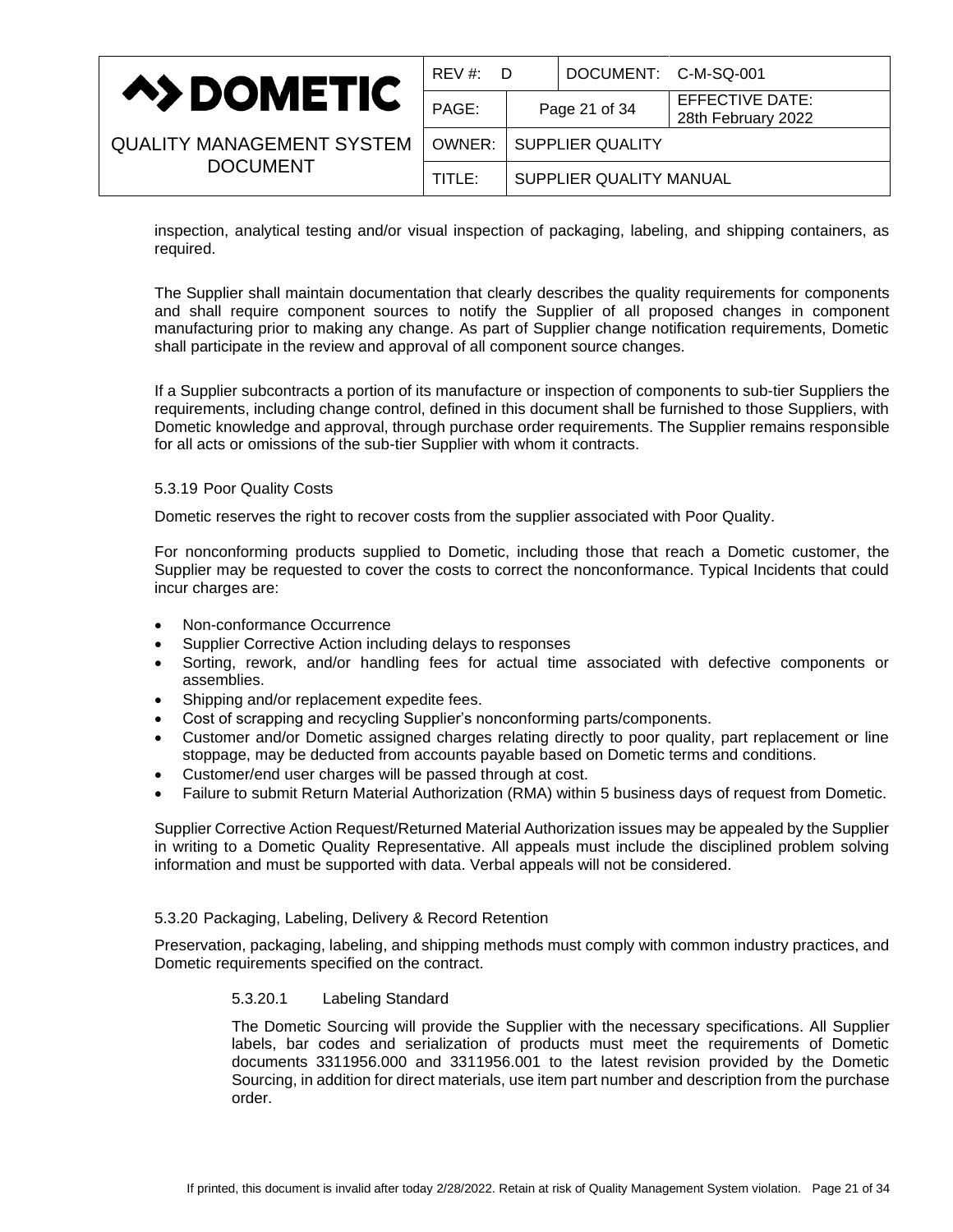|                                  | REV #: D |                         | DOCUMENT: C-M-SQ-001 |                                       |
|----------------------------------|----------|-------------------------|----------------------|---------------------------------------|
| <b>A&gt;DOMETIC</b>              | PAGE:    | Page 22 of 34           |                      | EFFECTIVE DATE:<br>28th February 2022 |
| <b>QUALITY MANAGEMENT SYSTEM</b> | OWNER:   | <b>SUPPLIER QUALITY</b> |                      |                                       |
| <b>DOCUMENT</b>                  | TITLE:   | SUPPLIER QUALITY MANUAL |                      |                                       |

When the products are distributed to Retail Customers as instructed by Dometic Sourcing, Dometic Suppliers should follow label drawing PN 3104200.005 that outlines UPC / EAN bar code for the stores.

Alternate local requirements may apply, based on Dometic requirements.

### 5.3.20.2 Delivery

The Supplier shall systematically inform Dometic of any delay in delivering product and provide a new dispatch date. The Supplier is responsible for additional transport costs due to delays.

### 5.3.20.3 Shipping Guidelines (Ref Appendix A& B)

In any instance where Dometic is financially responsible for inbound freight charges, shipments must be made in accordance with the routing instructions of Dometic. Any unapproved deviation from these instructions will result in charge back of excess cost to the Supplier.

### 5.3.20.4 Packaging Guidelines

Suppliers must design packaging to enable product to be shipped in such a way as to prevent damage during shipment. Damaged parts resulting from defective/insufficient packaging, will be charged to the Supplier.

Supplier initiated packaging or cost improvement is encouraged but must be reviewed and approved by the respective Dometic Supplier Quality Engineer unless otherwise delegated by the respective Operations Manager.

Suppliers should provide expendable packaging or returnable containers, where appropriate. Expendable materials and packaging must meet local and national standards for safe disposable and/or recycling.

All packaging must be received at Dometic in a condition to be handled and distributed. Cardboard shall not overhang the edges of the skids.

### 5.3.20.5 Preservation

In order to detect deterioration, the condition of the product in stock should be assessed at appropriate planned intervals. The Supplier should use an inventory management system to optimize inventory turns over time and should ensure stock rotation, such as "first-in-first-out" (FIFO).

### 5.3.20.6 Record Retention

The Supplier shall retain quality records for a time period specified by the Dometic Contract or related reference documents. Upon request, the Supplier shall be capable of retrieving and delivering required records to Dometic within forty-eight hours from time of request by Dometic.

# <span id="page-21-0"></span>**6 Supplier Monitoring**

The Dometic evaluation system uses a number of factors, such as Quality, Delivery and Service, to develop an overall Supplier performance rating. This rating serves as an objective measure to determine whether Dometic expectations have been met.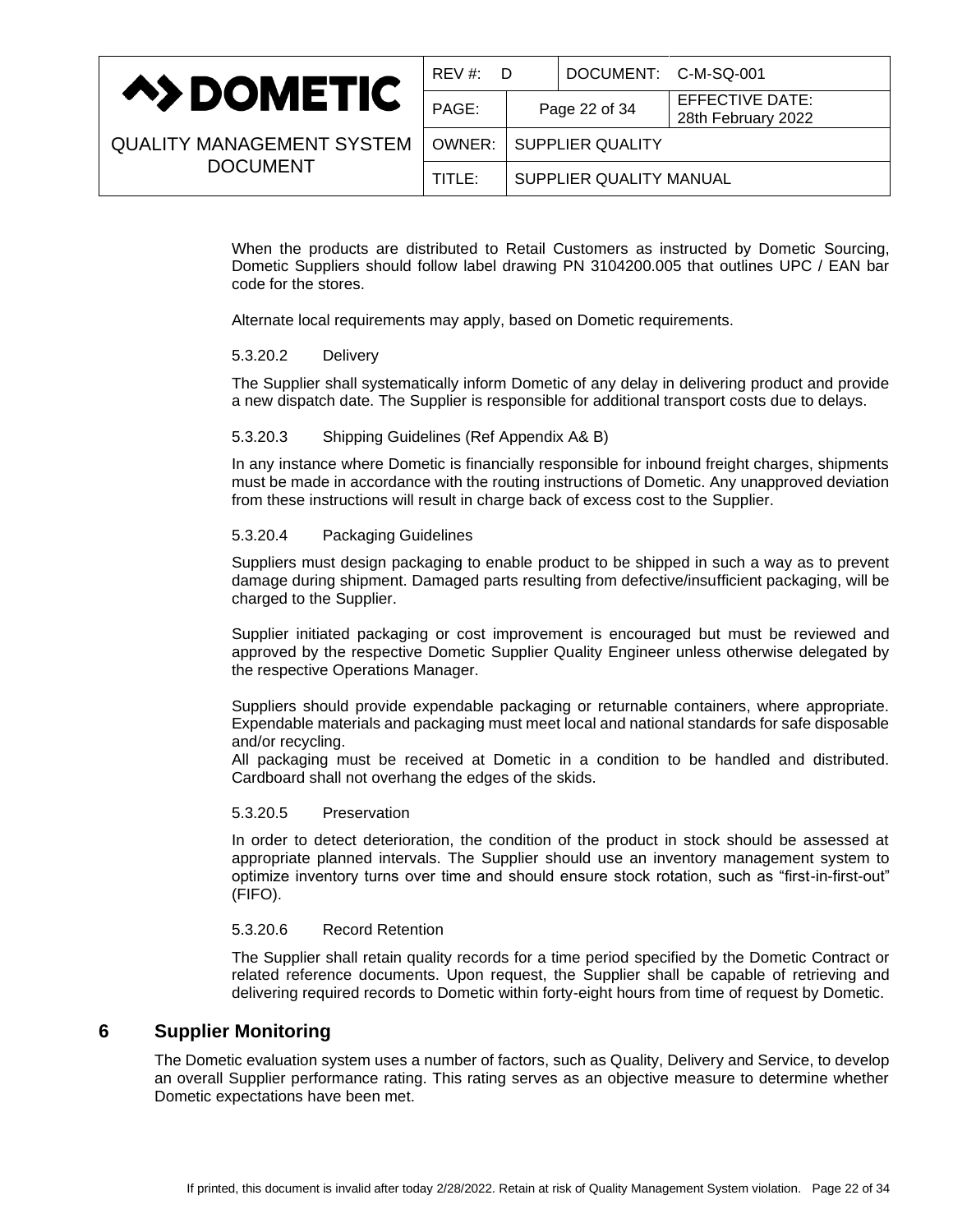|                                  | REV #: D |                                  | DOCUMENT: C-M-SQ-001    |                                       |
|----------------------------------|----------|----------------------------------|-------------------------|---------------------------------------|
| <b>A&gt;DOMETIC</b>              | PAGE:    | Page 23 of 34                    |                         | EFFECTIVE DATE:<br>28th February 2022 |
| <b>QUALITY MANAGEMENT SYSTEM</b> |          | <b>OWNER:   SUPPLIER QUALITY</b> |                         |                                       |
| <b>DOCUMENT</b>                  | TITLE:   |                                  | SUPPLIER QUALITY MANUAL |                                       |

At the discretion of Dometic, the Dometic Sourcing representative may elect to address the Suppliers performance deficiencies using multiple methods. A meeting with the Suppliers management may be required. A Supplier documented corrective action and improvement plan shall be submitted to Sourcing and Quality.

# <span id="page-22-0"></span>**6.1 Performance Metrics**

### 6.1.1 Quality

Supplier quality performance will be measured by DPMO (Defects Per Million Opportunity).

| <b>DPMO (Defects Per Million Opportunity)</b>                      |                 |  |  |
|--------------------------------------------------------------------|-----------------|--|--|
| <b>Product / Process Risk Category</b>                             | <b>Ppm Goal</b> |  |  |
| Safety Critical, Traded Product,<br>Single Source, Special Process |                 |  |  |
| Components, Assemblies, Service,<br>Packaging, Printing            | < 1000          |  |  |

Supplier's quality performance in addition may be measured though one or more of the following:

- Defects at Receiving PPM (Parts Per Million)
- % of Lots delivered with defective product
- Warranty Costs / PPM
- PPAP first time submission pass
- Corrective Action Response performance (Time to containment)
- Repeat concerns
- Recalls due to Supplier
- On Time Delivery

A target objective will be defined in agreement with Dometic Quality.

Zero non-compliances are required for Safety, Legal and Compliance concerns.

### 6.1.2 Delivery

A suppliers Delivery performance may be measured on its ability to deliver the correct amount of product/service within a defined time frame to the Dometic Facility.

Other Metrics may be defined in agreement with Dometic Supply Chain.

A target objective will be defined in agreement with Dometic Supply Chain.

### 6.1.3 Service

A suppliers Quality Performance may be measured though one of the following:

• Corrective Action Response performance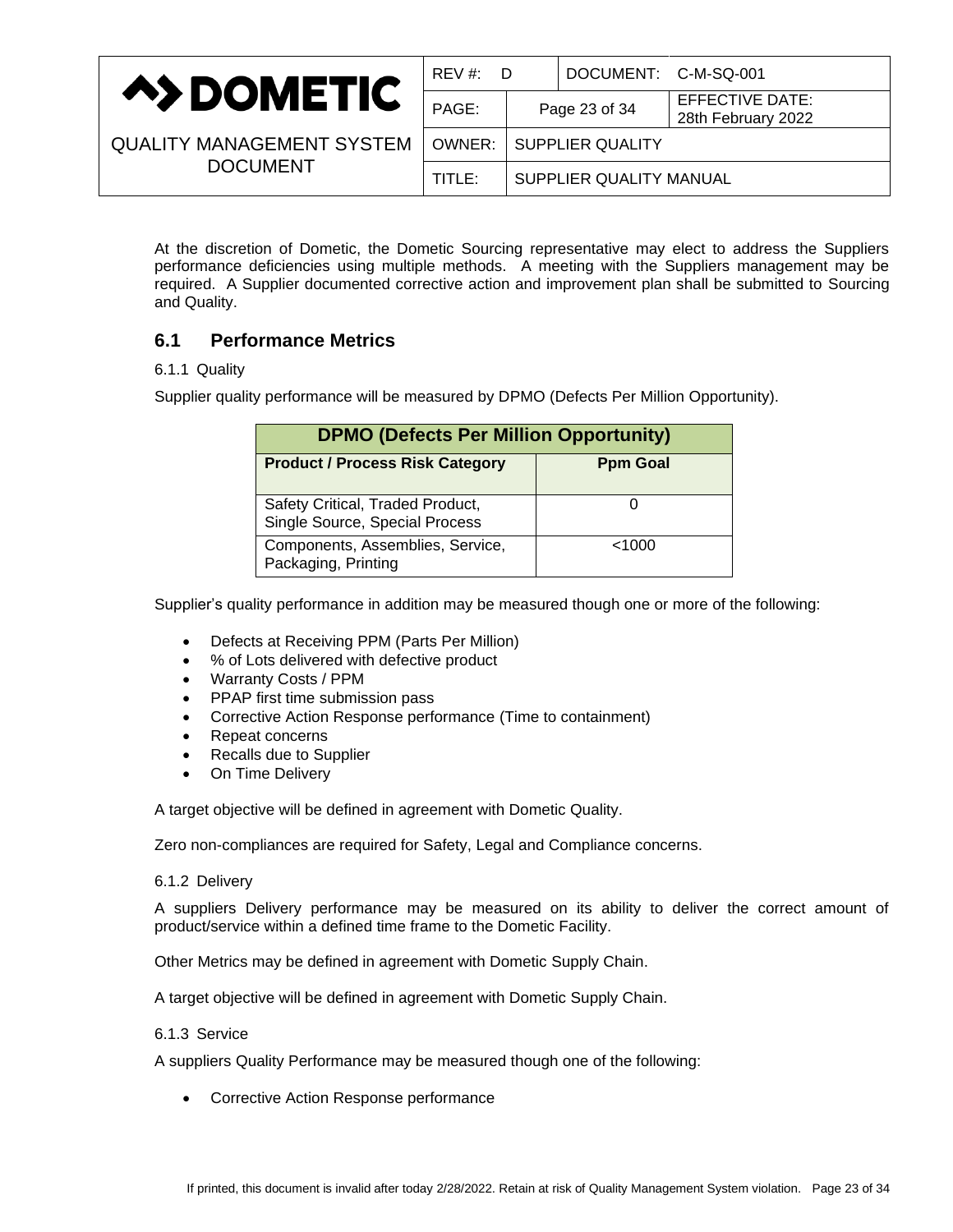

| <b>QUALITY MANAGEMENT SYSTEM</b> |
|----------------------------------|
| <b>DOCUMENT</b>                  |

| REV #:<br>D |                         | DOCUMENT: C-M-SQ-001 |                                              |
|-------------|-------------------------|----------------------|----------------------------------------------|
| PAGE:       |                         | Page 24 of 34        | <b>EFFECTIVE DATE:</b><br>28th February 2022 |
| OWNER: I    |                         | SUPPLIER QUALITY     |                                              |
| TITLE:      | SUPPLIER QUALITY MANUAL |                      |                                              |
|             |                         |                      |                                              |

Other Metrics may be defined in agreement with Dometic Supply Chain.

A target objective will be defined in agreement with Dometic Supply Chain.

### 6.1.4 Periodic Audits

There will be an ongoing review of Supplier performance to determine frequency and type of subsequent audit requirements. Dometic may audit a Supplier's product or process capabilities when (but not limited to):

- Based on Supplier risk classification as defined by Dometic
- There is expansion of Supplier scope, including risk level of product.
- Periodic onsite audits of critical and key Suppliers are called for.
- There is an insufficient response in one or more elements of the Supplier Assessment Survey or a Supplier Corrective Action Report (CAR).
- Significant changes occur, such as: facility changes, workforce turnovers, etc.
- There is a significant drop or downward trend in the Supplier's Quality, Delivery or Service rating (Scorecard).
- Existing product issues affect delivery or critically timed product launches.
- A significant quality issue occurs, and additional review is warranted to confirm corrective actions.
- Post assessment activities through the SCAR process.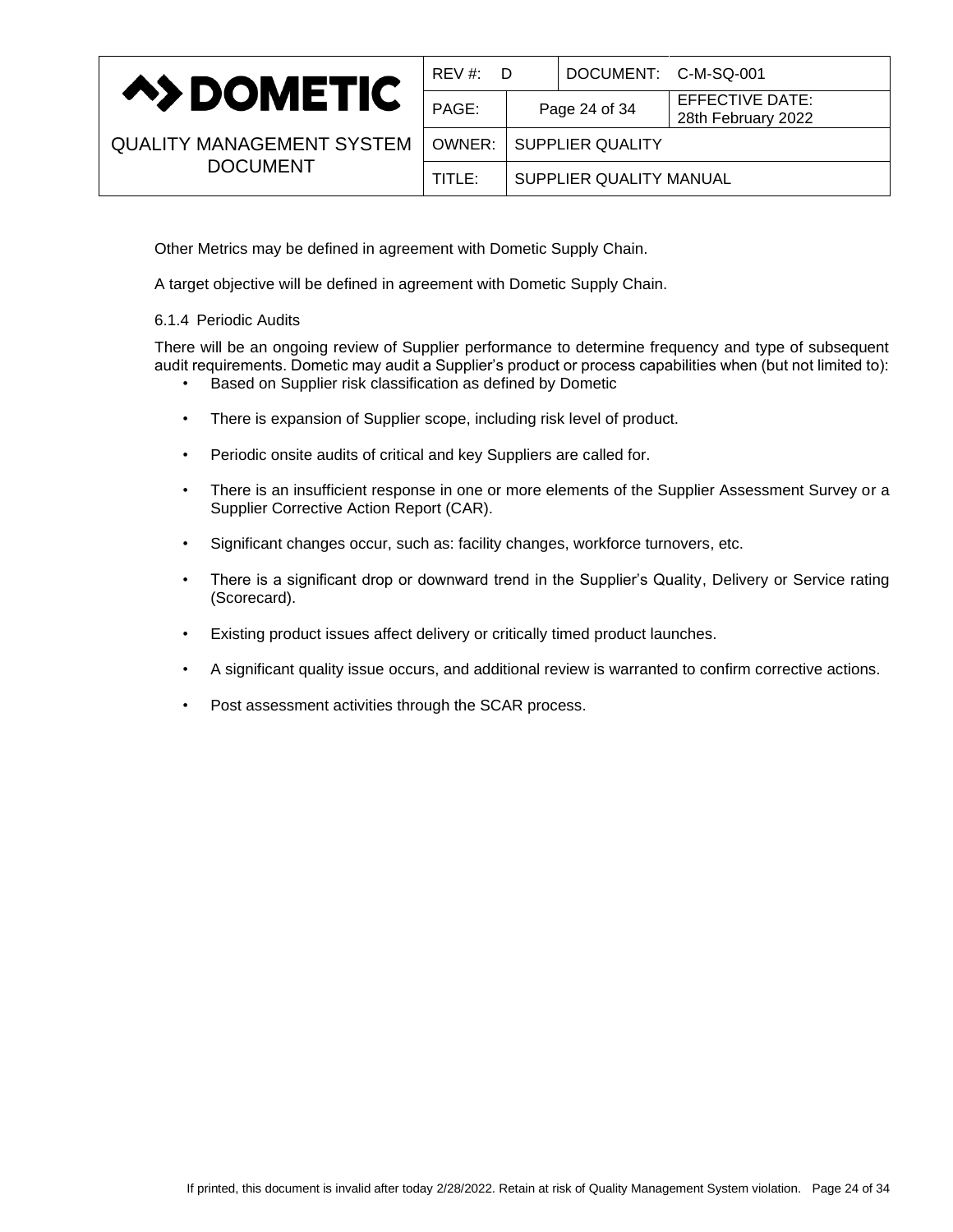

| <b>QUALITY MANAGEMENT SYSTEM</b> |  |
|----------------------------------|--|
| <b>DOCUMENT</b>                  |  |

| REV #:<br>D |                         | DOCUMENT: C-M-SQ-001    |                                              |
|-------------|-------------------------|-------------------------|----------------------------------------------|
| PAGE:       |                         | Page 25 of 34           | <b>EFFECTIVE DATE:</b><br>28th February 2022 |
| OWNER:      |                         | <b>SUPPLIER QUALITY</b> |                                              |
| TITLE:      | SUPPLIER QUALITY MANUAL |                         |                                              |

# <span id="page-24-1"></span><span id="page-24-0"></span>**7 Communications & Feedbacks**

# **7.1 Communications**

While the processes in this manual attempt to reduce the number of individuals a Supplier must work with, the need for speedy and efficient resolution of issues may require some direct communications. In general, the following contact points should be used when contacting Dometic on certain issues.

Primary Contact: The Supplier's Sourcing is the primary contact for all commercial matters.

Warranty/Field Returns: Contact the name provided with a field return directly.

Supplier Quality and Development Issues: Supplier Quality (plant quality) should be contacted for resolution of product issues.

# <span id="page-24-2"></span>**7.2 Problem Solving and Supplier Corrective Action**

Should a Supplier not conform to requirements as outlined in this manual or product quality standards, Dometic may request a Supplier to submit a formal written corrective action, **C-F-SQ-006 CAR 8D**, to address specific non-conformances identified at either a plant or in the field. The need for a formal corrective action request will be evaluated in terms of potential impact upon production costs, quality costs, performance, reliability, safety, and customer satisfaction. Suppliers shall be expected to fully comply with these requests. Supplier CAR form may be used with approval from Dometic Supplier Quality Engineer / Supplier Development Engineer.

Suppliers should use a closed loop disciplined corrective action process whenever a problem is encountered internally or upon notification from Dometic. The preferred method is 8D.

Detailed instructions for the 8D Steps are in the Guidelines tab of the 8D form (C-F-SQ-006 CAR).

Responses to the CAR shall be within the following stipulated time, unless otherwise approved by Dometic:

| <b>Required Action</b>                                                                                                                                                                                                                                                                                                                                                                                                                      | Timeline (from initial notification by<br>Dometic) |
|---------------------------------------------------------------------------------------------------------------------------------------------------------------------------------------------------------------------------------------------------------------------------------------------------------------------------------------------------------------------------------------------------------------------------------------------|----------------------------------------------------|
| Acknowledge receipt of notification and communicate to<br>Dometic the immediate containment actions to be taken.                                                                                                                                                                                                                                                                                                                            | Within 24 hours<br>One (1) business day            |
| Provide an update of the containment plan to protect Dometic<br>during the interim period. This update must include:<br>Confirmation from the Supplier that all suspect product, in<br>process, in stock, in transit, and potentially at any Dometic<br>site, by lot number, Dometic contract number, and quantity<br>has been identified.<br>Additional specific containment actions needed to be taken<br>by the Supplier and/or Dometic. | Within 72 hours<br>Three (3) business days         |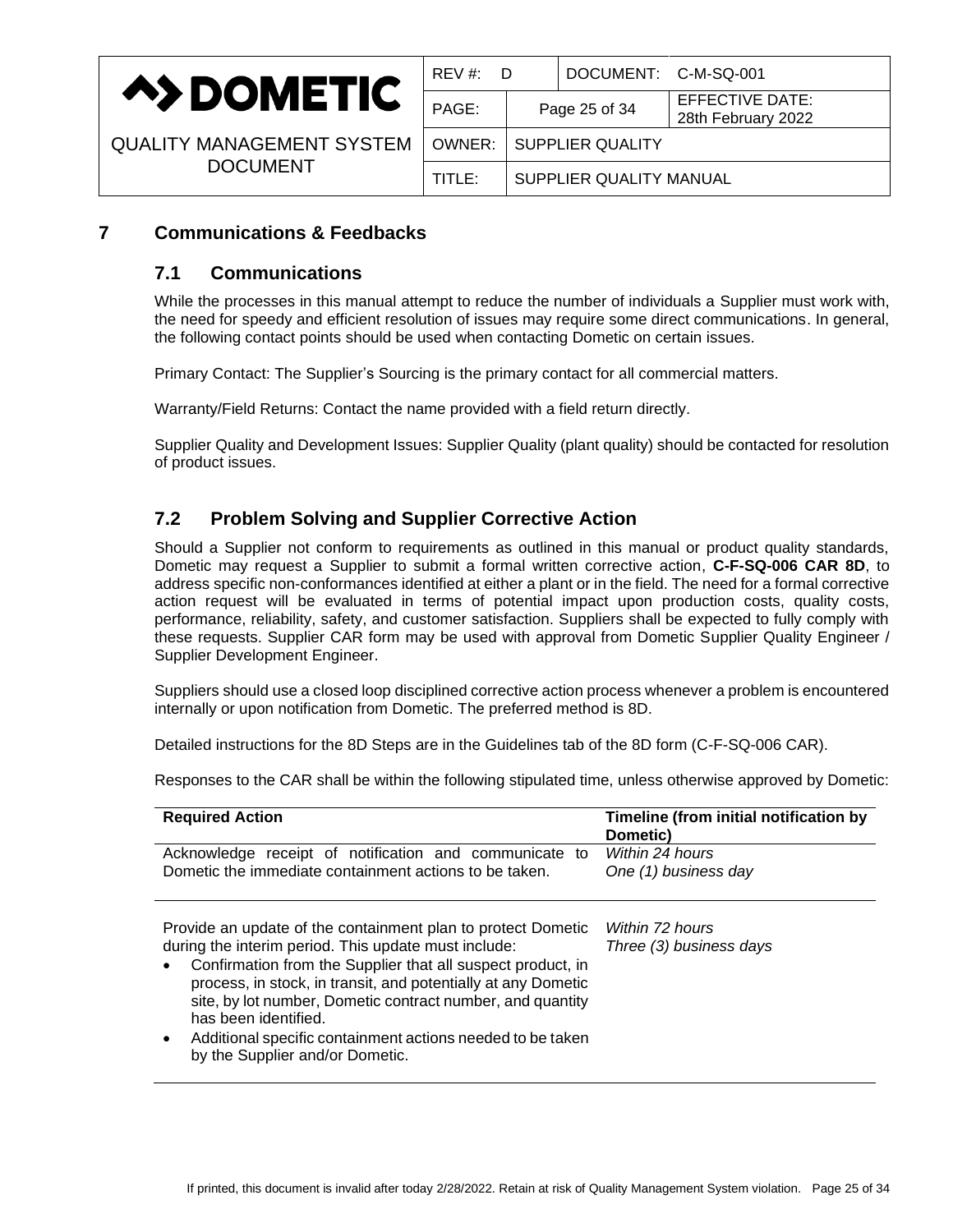

| REV #:<br>D                       |                         | DOCUMENT: C-M-SQ-001 |                                              |
|-----------------------------------|-------------------------|----------------------|----------------------------------------------|
| PAGE:                             |                         | Page 26 of 34        | <b>EFFECTIVE DATE:</b><br>28th February 2022 |
| <b>SUPPLIER QUALITY</b><br>OWNER: |                         |                      |                                              |
| TITLE:                            | SUPPLIER QUALITY MANUAL |                      |                                              |
|                                   |                         |                      |                                              |

Submit the Completed Corrective Action Plan, including those actions completed. Also include the Permanent Corrective Action Plan to prevent recurrence of the same problem and similar problems NOTE: all planed items must have dates of when the action is to be completed and all completed actions should have completion dates and be supported by documented evidence the action was completed. If there is no evidence, the action did not occur. *Within 5 business days* Submit Completed Corrective Action Plan, providing evidence *Within 30 business days* that all actions have been implemented. Also include the Permanent Corrective Action Evidence Submit a Verification of Effectiveness showing that all actions taken have eliminated the Concern reported. NOTE – this is not a verification of implementation. *Per a Statistically valid Sample size Timing usually within 6 Months of initial concern*

The corrective action process provides for Dometic approval of the proposed corrective action, as well as verification of the effectiveness of the proposed actions after implementation of changes is complete.

# <span id="page-25-0"></span>**7.3 Change Control**

The Supplier shall be responsible for controlling changes and notifying the Dometic purchaser of all changes to the approved part design, manufacturing process, or site. No Changes are to be implemented without Dometic's prior approval.

7.3.1 Change Control Process

The Supplier shall have a process to ensure that the relevant versions of applicable documents furnished by Dometic (as well as those specified of external origin) are available at the point of use.

The Supplier shall be responsible for the timely review, distribution and implementation of all Dometic engineering standards/specifications and changes in accordance with the schedule required by Dometic. Timely review should be as soon as possible and shall not exceed two working weeks. The Supplier shall maintain a record of the date on which each change has been implemented in production. Implementation shall include updated documents.

7.3.2 Supplier Change Requests (C-F-SQ-007 Supplier Change Notification)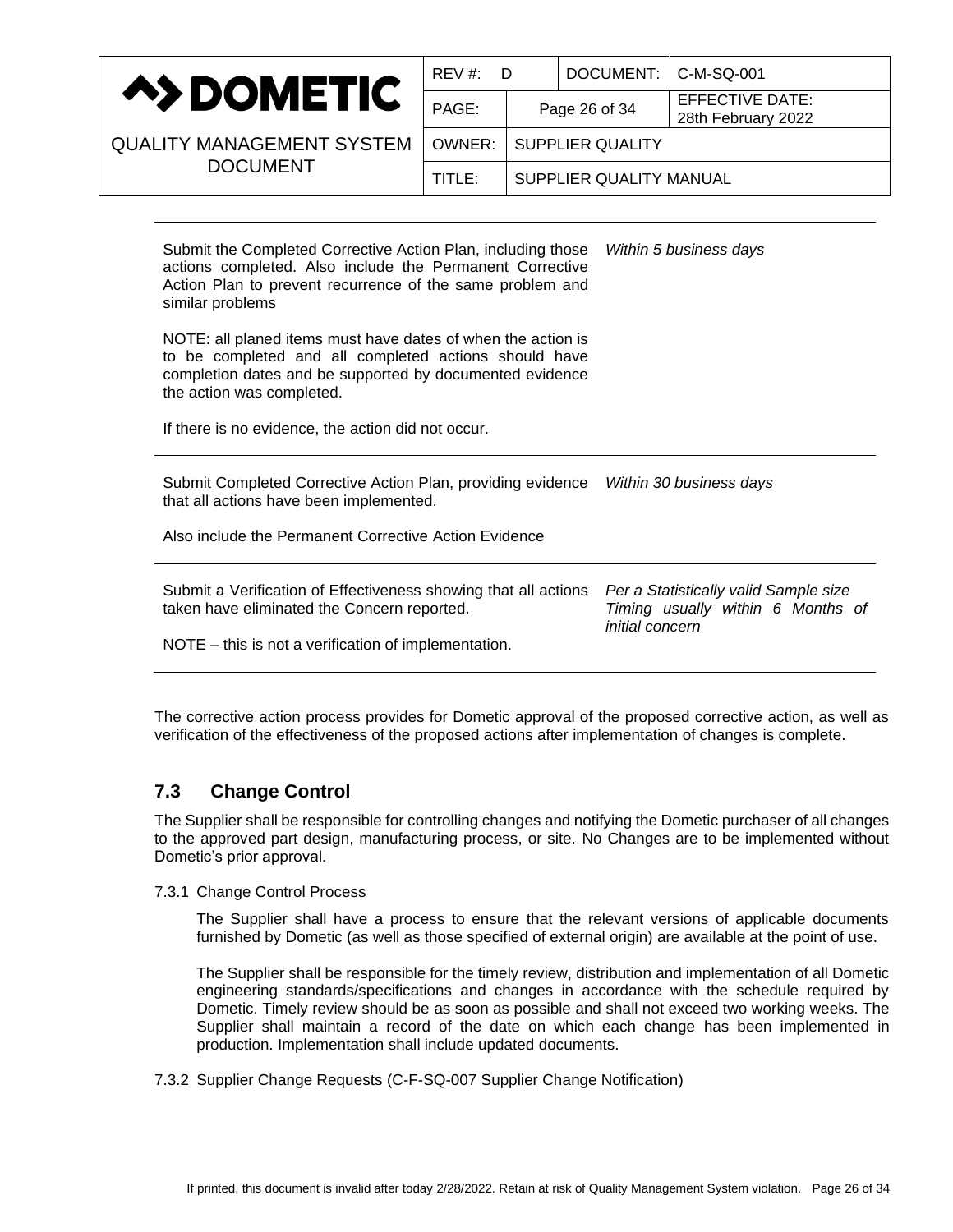|                                  | $REV \#$<br>- D |                         | DOCUMENT: C-M-SQ-001 |                                       |
|----------------------------------|-----------------|-------------------------|----------------------|---------------------------------------|
| <b>A&gt;DOMETIC</b>              | PAGE:           |                         | Page 27 of 34        | EFFECTIVE DATE:<br>28th February 2022 |
| <b>QUALITY MANAGEMENT SYSTEM</b> | OWNER:          |                         | SUPPLIER QUALITY     |                                       |
| <b>DOCUMENT</b>                  | TITLE:          | SUPPLIER QUALITY MANUAL |                      |                                       |

Suppliers shall not make changes to their processes, location, facilities, equipment, material, product design (or any change which may affect product design or function per the design FMEA) without written approval from Dometic Engineering, Sourcing and Quality for the following:

- Correction of a discrepancy on a previously approved part or product
- Production from new, additional, replacement or modified tools, dies, molds, patterns, etc.
- Any planned changes by the Supplier to the design, process or manufacturing location, such as:
	- A) Use of other material than was used in previously approved part or product.
	- B) Production from new, additional, replacement or modified tools, dies, molds, patterns, etc.
		- i. Consumable tooling is excluded. The supplier must monitor tool life to ensure compliant product
	- C) Production following upgrade or rearrangement of existing tooling or equipment
	- D) Production from tooling and equipment transferred to a different plant, site or from an additional plant
	- E) Change of sub-tier Supplier for parts, nonequivalent materials, or services (e.g. heat treating, plating, etc.)
	- F) Product produced after tooling has been inactive for production for 12 months or more.
	- G) Change to test/inspection method new technique (no effect on acceptance criteria)
	- H) For bulk materials: new source of raw material from new or existing Supplier, or change in product appearance attributes, etc.
	- I) Use of any non-conventional manufacturing methods such as electro-discharge machining (EDM), electro-chemical machining (ECM), laser or abrasive water jet metal cutting, flame spray coatings, etc.

These changes may require PPAP as required.

Before submitting to Dometic a request for a permanent change to a Supplier-controlled design, the Supplier shall review the FMEA and Control Plan, as applicable, to ensure that all the process-related issues have been addressed and resolved. Dometic may require the Supplier to submit an updated FMEA and Control Plan prior to approval of such permanent changes. Dometic may also require other portions, or all, of the related qualification process to be repeated. In some cases, Dometic may elect to review Supplier proposed permanent changes at the Supplier's facility.

To request a permanent engineering change, the Supplier will present change on the **C-F-SQ-007 Supplier Change Notification (SCN)**, including FMEA and Control Plan, to Dometic Sourcing, Quality and Engineering representatives, and if approved, the change will go through the Dometic process for engineering changes.

To request a one-time or temporary deviation. Suppliers will present the change on the **C-F-SQ-007 Supplier Change Notification (SCN)**, including FMEA and Control Plan, to Dometic Sourcing, Quality and Engineering representatives. Approval will be granted through the Dometic deviation process alone, or by written approval from the Dometic Sourcing agent, including Engineering and Quality followed by the aforementioned deviation.

#### 7.3.3 E-Business Requirements

Some Dometic divisions currently use and are continually expanding the use of electronic business tools to facilitate day to day activities using electronic linkages between Dometic internal operations as well as Dometic Suppliers and Customers. Contracts, delivery schedules, notification of product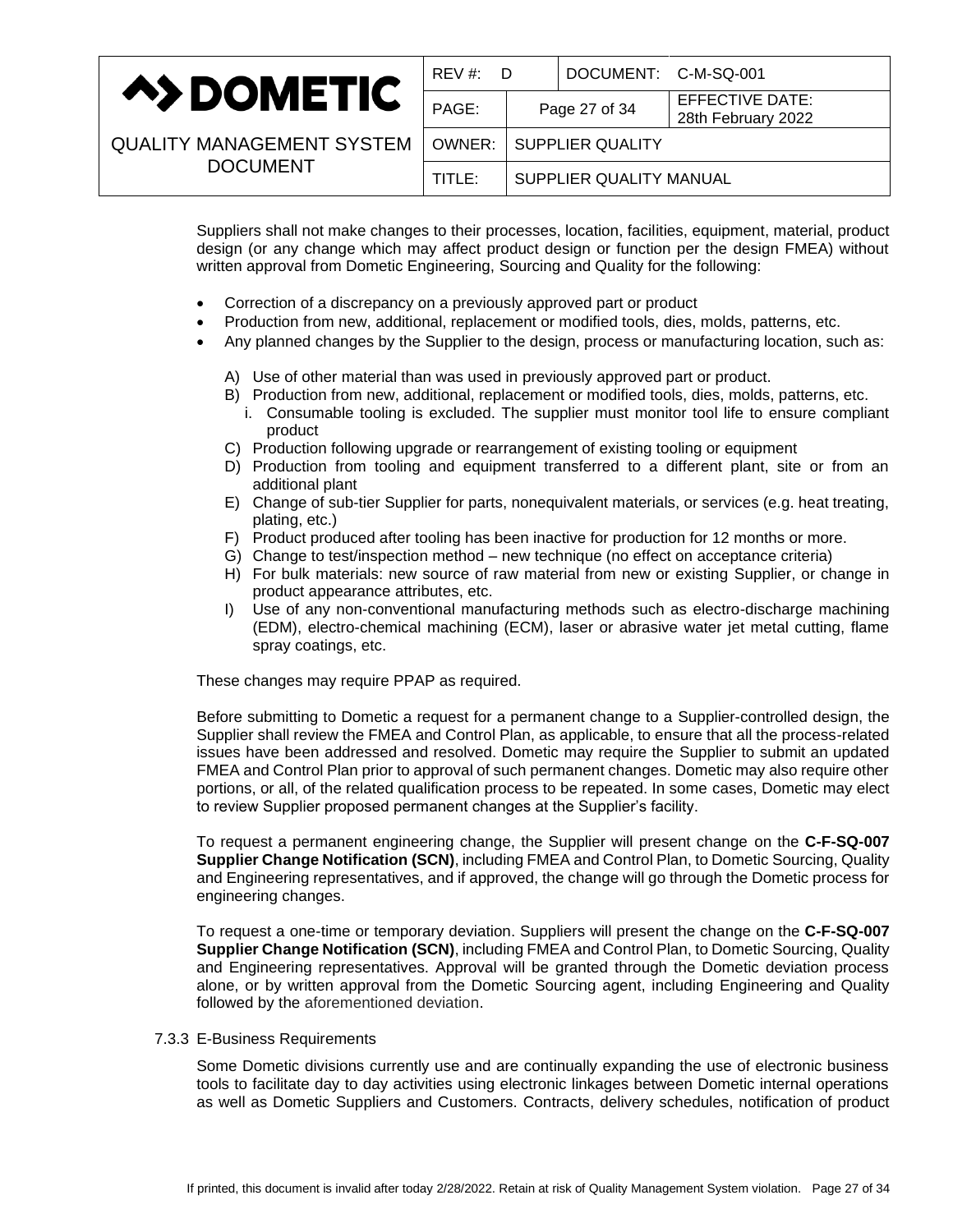|                                  | $REV \#$ :<br>- D |                         | DOCUMENT: C-M-SQ-001 |                                       |
|----------------------------------|-------------------|-------------------------|----------------------|---------------------------------------|
| <b>A&gt;DOMETIC</b>              | PAGE:             |                         | Page 28 of 34        | EFFECTIVE DATE:<br>28th February 2022 |
| <b>QUALITY MANAGEMENT SYSTEM</b> | OWNER:            | SUPPLIER QUALITY        |                      |                                       |
| <b>DOCUMENT</b>                  | TITLE:            | SUPPLIER QUALITY MANUAL |                      |                                       |

rejections, requests for corrective action, etc. may be transmitted to Suppliers electronically, and Dometic expects that Suppliers will adopt these tools to reduce errors and improve efficiency. For a list of e-business requirements and opportunities contact the Dometic Sourcing.

### 7.3.4 Electronic Documents

The accuracy and authenticity of electronic documents and forms submitted to Dometic is of highest importance. The following rules apply and may be subject to review by Dometic at the Suppliers facilities.

- The issue of electronic documents and application of electronic signatures must be under the direct control of the individual whose name appears on the electronic document.
- The electronic signatures may only be applied at the place where the individual is located and the individual must have direct access and responsibility for the products or services described in the electronic document.
- The application of the electronic signature certifies that the signature (individual) represents an authorized company official.

### 7.3.4.1 Product Certification: Country of Origin and NAFTA

Dometic is required, by law to maintain documentation to substantiate the country of origin for all products and parts thereof. In order to meet this obligation, the Supplier must be able to supply a country of origin affidavit and/or a NAFTA Certificate of Origin (as applicable) upon request.

# <span id="page-27-0"></span>**7.4 Confidentiality**

All information shared with Suppliers is considered confidential. Disclosure of any Dometic confidential material, outside Dometic, will be grounds for immediate Supplier dismissal. Suppliers are expected to sign a binding confidentiality agreement.

# <span id="page-27-1"></span>**7.5 Continual Improvement**

Suppliers should define a process for continual improvement. A copy of the Supplier's continual improvement program shall be furnished to Dometic upon request.

# <span id="page-27-2"></span>**7.6 Supplier Development**

Dometic may select Suppliers for Development based upon opportunities for improvement and potential impact to the organization. These can be a result of Quality concerns or in certain circumstances as a result of a positive relationship and desire to improve, Typical examples are;

- Strategic growth Suppliers
- Provider of critical parts
- Key to manufacturing flow
- Performance issues

Suppliers selected for development projects shall have a willingness to change, improve and show evidence of internal continuous improvements efforts.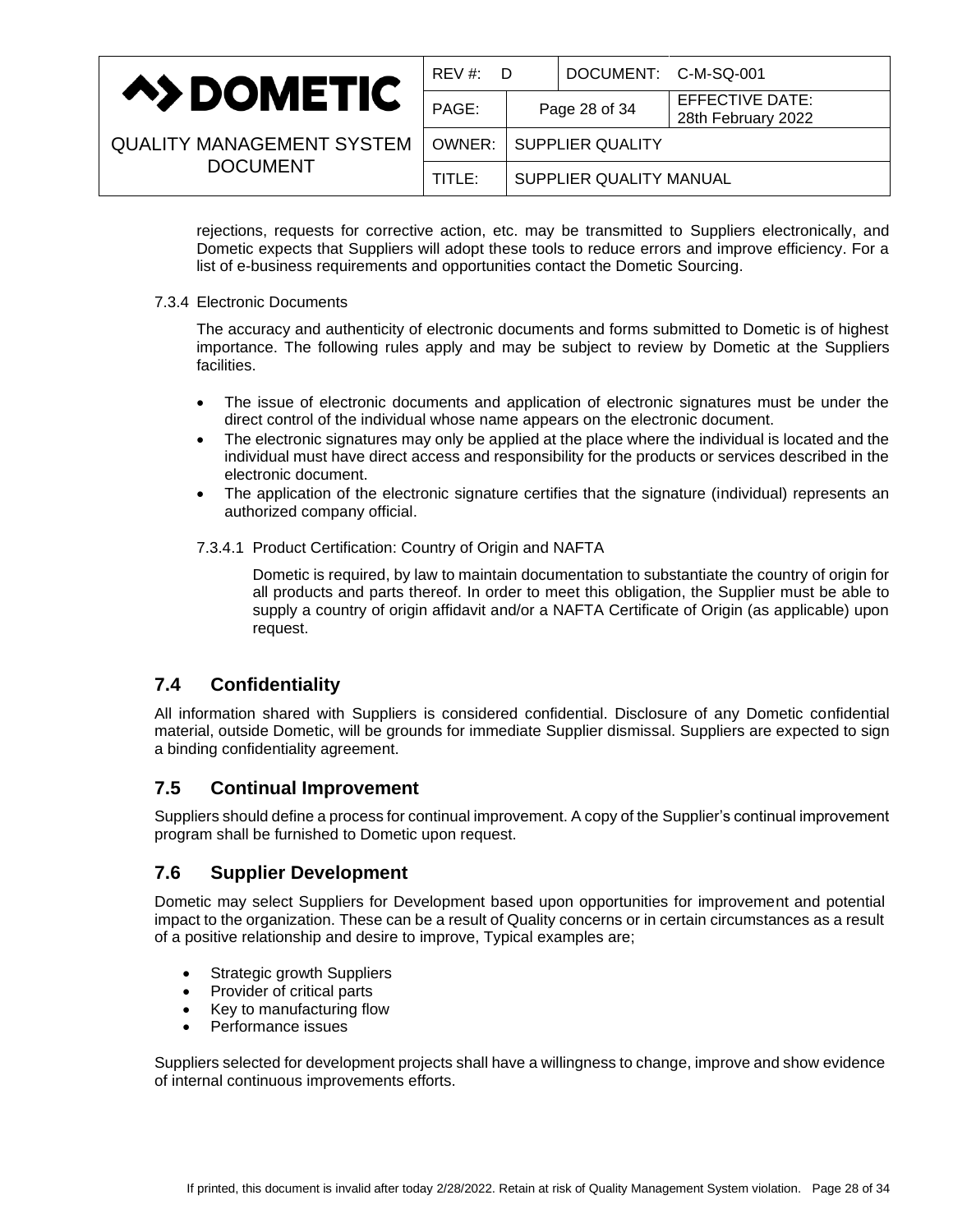

| REV#:D                              |  | DOCUMENT: C-M-SQ-001    |                                              |
|-------------------------------------|--|-------------------------|----------------------------------------------|
| PAGE:                               |  | Page 29 of 34           | <b>EFFECTIVE DATE:</b><br>28th February 2022 |
| <b>SUPPLIER QUALITY</b><br>OWNER: I |  |                         |                                              |
| TITLE:                              |  | SUPPLIER QUALITY MANUAL |                                              |
|                                     |  |                         |                                              |

Supplier development activities at Dometic involve working closely with key Suppliers to achieve the following Supplier results:

- Process control improvement
- Quality system improvement
- Product quality improvement
- Supply Chain effectiveness improvement
- Lead time improvement
- Productivity improvement
- Corrective Action and Problem Solving

The amount of Supplier development activity varies and will be assessed by Dometic Supplier Quality Engineering

Initiating and performing Supplier development activities with a Supplier involves the following activities:

- Management involvement and business group sponsorship
- Cross-functional teaming
- Project Selection
- Supplier Selection
- Team Review of Supplier Self-Assessment
- Surveillance Audit
- **Implementation**
- Post Audit

Management involvement from the Supplier as well as the Dometic business group site is vital to the success of the Supplier development project. Dometic selects Suppliers for development who present the best opportunity for improvement and the greatest potential impact to the organization.

# <span id="page-28-0"></span>**8 REVISION HISTORY:**

| <b>Rev</b> | <b>Revised by:</b> | <b>Date Released</b>          | <b>Description of Change</b>                                                                   |
|------------|--------------------|-------------------------------|------------------------------------------------------------------------------------------------|
|            | M. Bowers          | 1 <sup>st</sup> October 2018  | Initial release of Supplier Quality Manual.                                                    |
| B          | A. Pollard         | $1st$ June 2019               | Updated Dometic Core Values and Clarifications                                                 |
| ⊤ C        | A. Pollard         | 4 <sup>th</sup> January 2021  | Added Run @ Rate, PPAP and DPMO, removed Appendix<br>A & B Shipping guidelines for Dometic US. |
| ID.        | A Velazquez        | <sup>28th</sup> February 2022 | Changed PPAP Section 5.2 Level 3 minimum requirement,<br>updated COC link                      |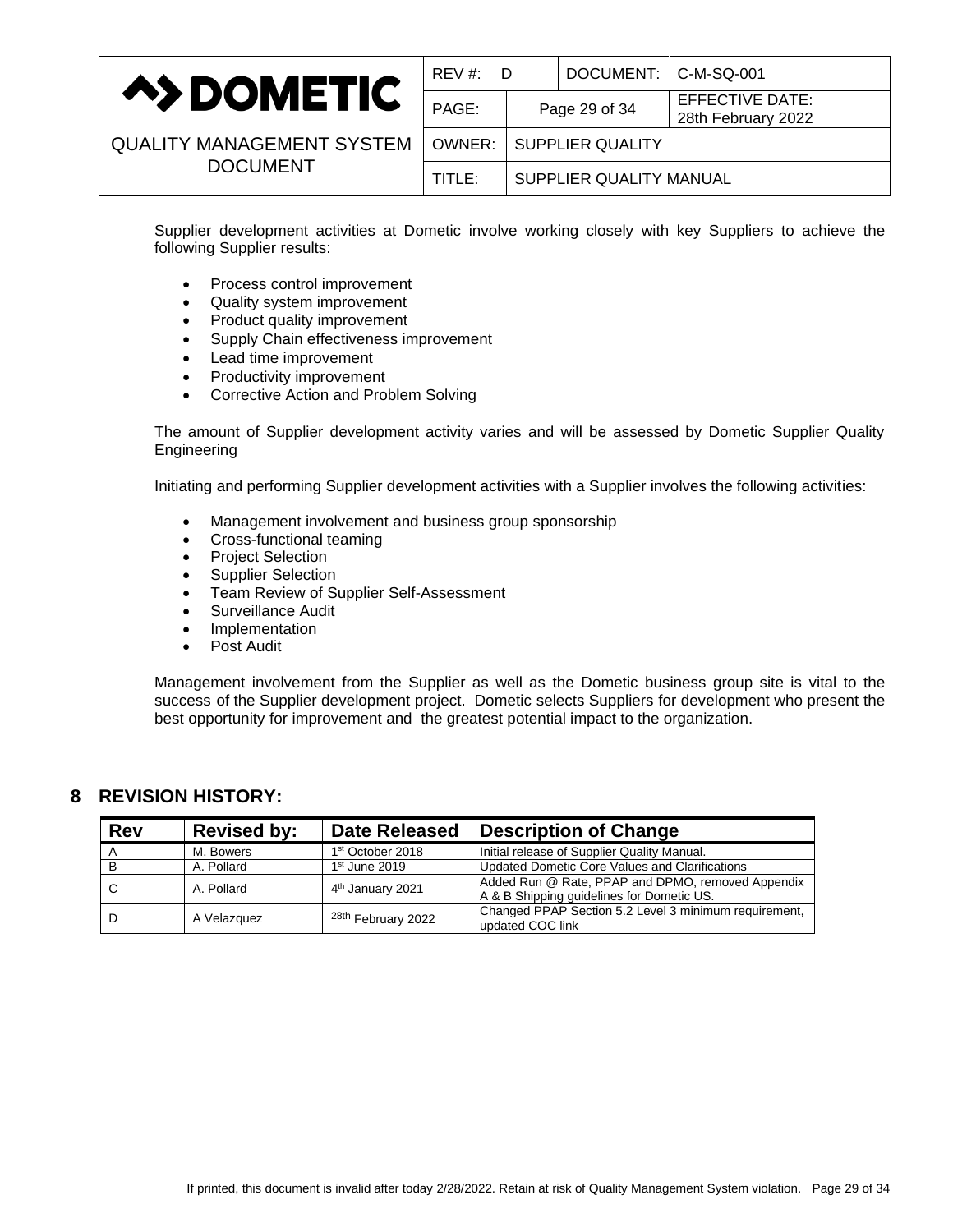

| REV #:<br>D                       |                         | DOCUMENT: C-M-SQ-001 |                                              |
|-----------------------------------|-------------------------|----------------------|----------------------------------------------|
| PAGE:                             |                         | Page 30 of 34        | <b>EFFECTIVE DATE:</b><br>28th February 2022 |
| <b>SUPPLIER QUALITY</b><br>OWNER: |                         |                      |                                              |
| TITLE:                            | SUPPLIER QUALITY MANUAL |                      |                                              |
|                                   |                         |                      |                                              |

# <span id="page-29-0"></span>**9 Appendix A (Example Shipping Guidelines, US RV Division)**

January 02, 2020

Dear International Supplier:

Brokerage and ISF Instructions

Thank you for your continued support and for maintaining a professional and valued business relationship with Dometic Corporation. Two key components of our successful supply chain are active **purchase order management** and complete compliance with the **Importer Security Filing (ISF)**.

Our forwarder, SCAN GROUP/TRANSGROUP, DHL EXPRESS or UPS INTL, actively manages our purchase orders and documents the ISF. They will reach out to you periodically to verify PO's are ready to ship and to collect the completed ISF form. They are available to assist you with any of the data elements (listed below) that we require you as our vendor, to complete on the ISF form. The ISF form (enclosed) must be completed no later than the ship date from your shipping location as this form must be filed by our forwarders with U.S. Customs and Border Protection at least 72 hours prior to the ocean vessel departure.

ISF 10 data elements:

- IMPORTER OF RECORD
- CONSIGNEE (NAME AND ADDRESS)
- BUYER (NAME AND ADDRESS)
- SHIP TO (NAME AND ADDRESS)
- SELLER (NAME AND ADDRESS)
- MANUFACTURER (NAME AND address)
- COUNTRY OF ORIGIN (FOR GOODS BEING SHIPPED)
- COMMODITY HTS CODE (MINIMUM OF 6 DIGITS IN LENGTH)
- CONTAINER STUFFING LOCATION (NAME AND address)
- CONSOLIDATOR LOCATION (NAME AND address)

Please be sure to provide an accurate and completed ISF Form and verify all HTS codes and Country of origin are listed. Our expectation is that you provide to our forwarder SCAN GLOBAL / TRANSGROUP, DHL EXPRESS or UPS INTL with all of the detailed invoice and logistics information sufficient for seamless ocean transportation.

Prior to completion of the ISF, please secure the Freight Forwarder's Bill of Lading data at the lowest level (i.e., the regular, straight/simple bill of lading or house bill of lading). After completion of the ISF, please forward an electronic copy of all documents (Bill of Lading, Commercial Invoice, Packing List, and ISF) to **EXPEDITORS INTERNATIONAL** [ORD-Dometic@expeditors.com](mailto:ORD-Dometic@expeditors.com).

Failure to follow the instructions above could result in serious consequences for Dometic Corp., including, but not limited to, missed sailings, possible loss or damage to material, penalties and/or fines. In instances where Dometic is fined because of late, incomplete or erroneous data transmission by the Supplier, the party required to provide the ISF information will bear responsibility for the full amount of the fine, as per our purchase order terms and conditions, and/or authorization to return material.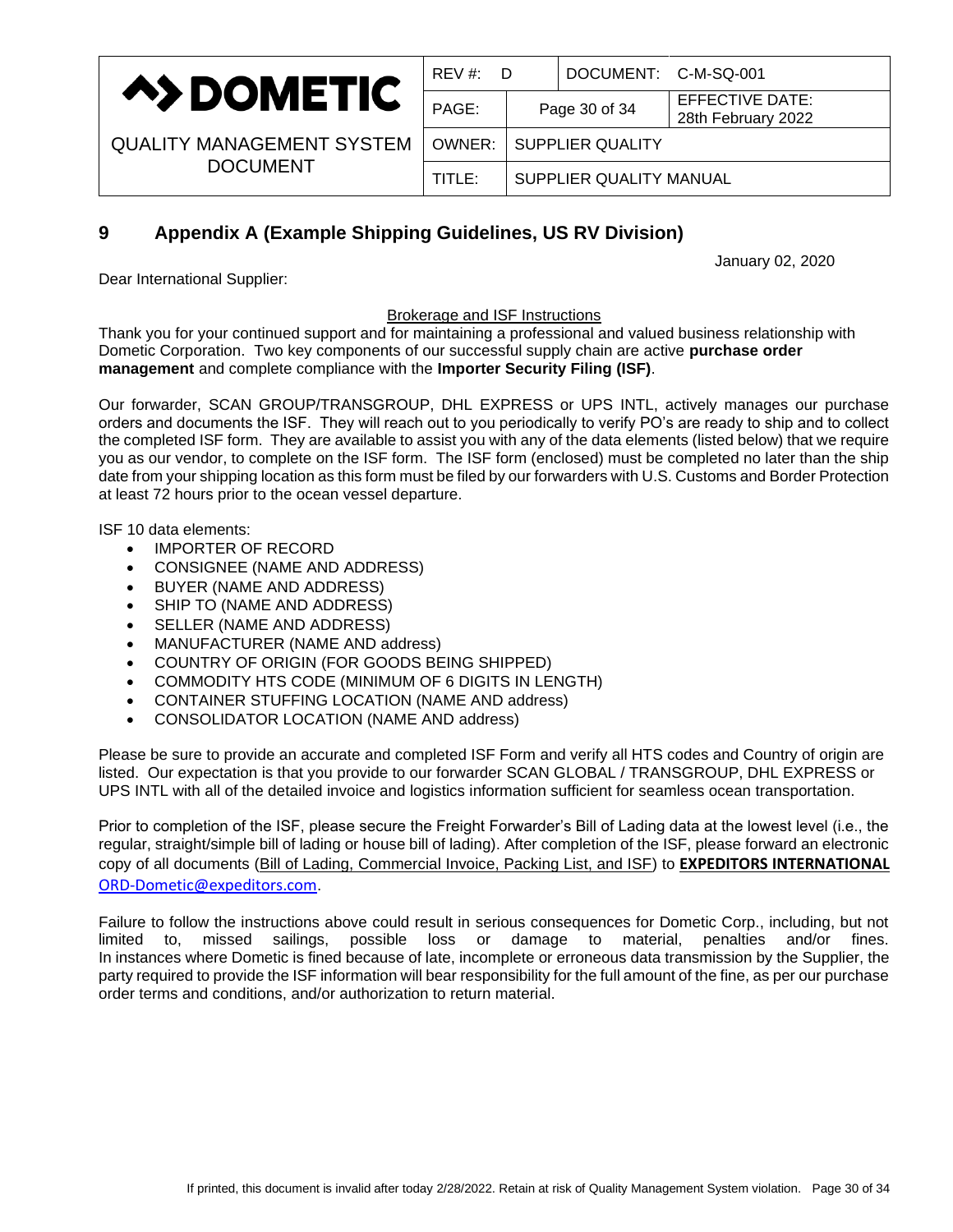

| REV #:<br>D                         |  | DOCUMENT: C-M-SQ-001 |                                              |
|-------------------------------------|--|----------------------|----------------------------------------------|
| PAGE:                               |  | Page 31 of 34        | <b>EFFECTIVE DATE:</b><br>28th February 2022 |
| <b>SUPPLIER QUALITY</b><br>OWNER: I |  |                      |                                              |
| SUPPLIER QUALITY MANUAL<br>TITLE:   |  |                      |                                              |
|                                     |  |                      |                                              |

### Brokerage Instructions

Please ensure that **EXPEDITORS INTERNATIONAL** is shown as the notify party on all bills of lading for Dometic Corp:

**Notify party: EXPEDITORS INTERNATIONAL** 849 Thomas Drive Bensenville, IL 60106 #(630) 595-3770

Regards,

Andy Wood Customs Compliance Manager

### **Dometic Corporation**

Columbia Centre 1 5600 N River Rd Suite 250 Rosemont IL 60018 Ph 847-447-7203 | [andy.wood@dometic.com](mailto:andy.wood@dometic.com) | [www.dometic.com](http://www.dometic.com/)

# <span id="page-30-0"></span>**10 Appendix B**

### **Dometic Corporation International Routing Instruction Template – January 2021**

Dometic Corp International Routing Instruction

### Dear Supplier,

We wish to advise you DOMETIC CORP has made special arrangements with the following Freight Forwarder listed below for both Air /Ocean to begin handling all future shipments.

- OCEAN FREIGHT
- AIRFREIGHT (All over 150kgs **MUST** be quoted)
	- $\blacktriangle$  For Asia / Europe shipment that will be handling by SCAN GLOBAL/TRANSGROUP, EXPEDITORS, UWL INTL OR or DHL EXPRESS
- Parcel/Express— DHL EXPRESS/ FedEx

This affects all new shipments booked on or after **October 15th , 2021,** the primary responsibility for the Dometic Corp account resides at the origin office as shown below. In the event you have any questions or additional information is required, please feel free to contact Dometic Transportation and Compliance US. ALL bookings will be made through the local Forwarding office;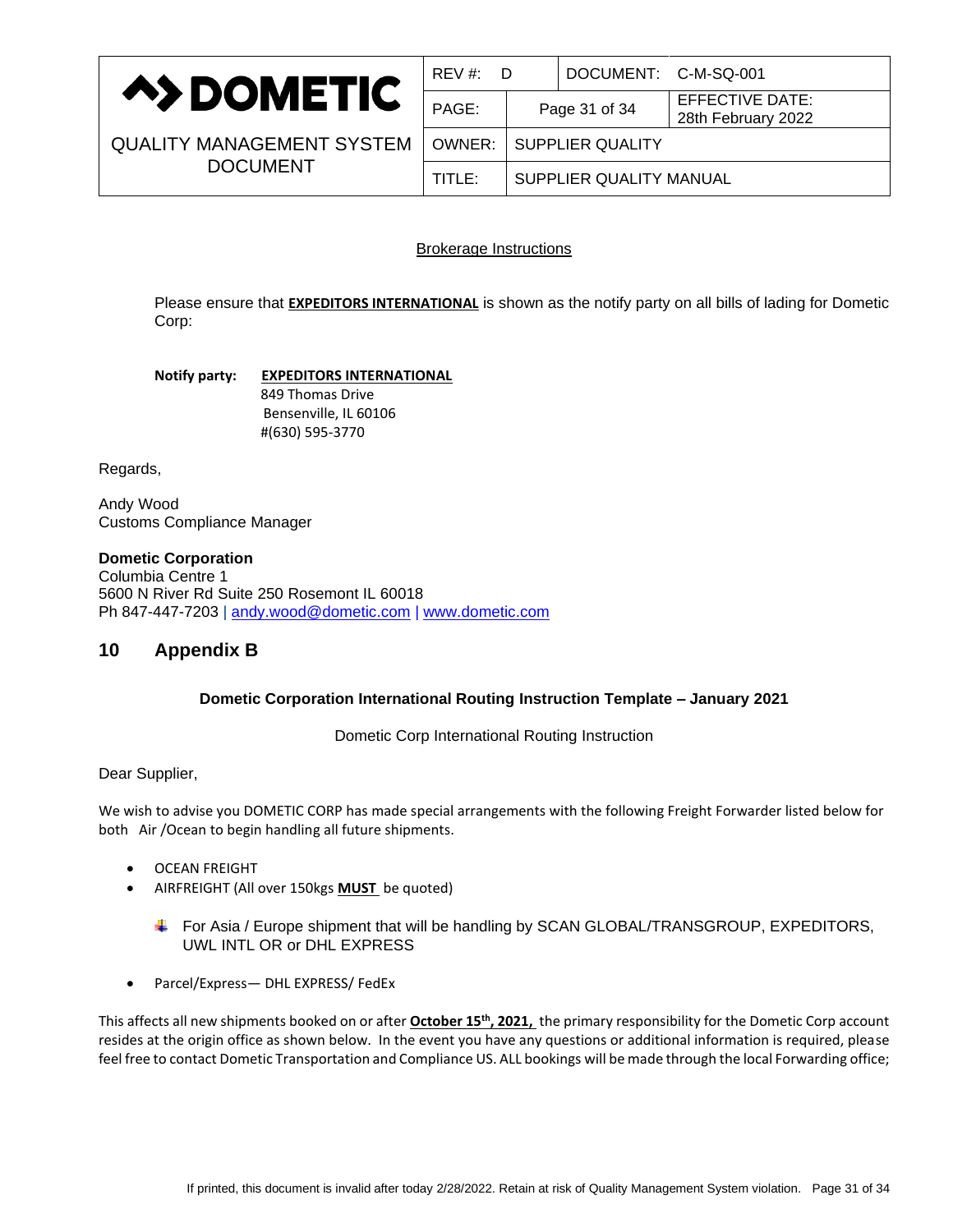

| $REV \#$ :<br>- D          |                         | DOCUMENT: C-M-SQ-001 |                                       |
|----------------------------|-------------------------|----------------------|---------------------------------------|
| PAGE:                      |                         | Page 32 of 34        | EFFECTIVE DATE:<br>28th February 2022 |
| SUPPLIER QUALITY<br>OWNER: |                         |                      |                                       |
| TITLE:                     | SUPPLIER QUALITY MANUAL |                      |                                       |
|                            |                         |                      |                                       |

> **Freight Forwarder: Scan Global Logistics (formerly Transglobal)** 18850 8th Ave S Seattle, WA 98148 206-244-0330 [dometic@transgroup.com](mailto:dometic@transgroup.com)

### Note\*\* **Please contact FedEx for Parcel shipments up to 110lbs/ 50kg (Max. total shipment weight); For shipment 500lbs/250kgs (Max. total shipment weight), please contact Dometic US for DHL Express competitive rate;**

**Please also note our special requirements for Import shipments to Dometic USA (Corporation):**

- At the time of booking, supply PO number, destination, item-level shipment detail including part number and piece count to the accommodating forwarder.
- All bills of ladings must be noted "**EXPRESS RELEASE**".
- **MANDATORY - Supply Dometic Freight Forwarder, with a copy of the commercial invoice and packing list in English at the time of each shipment to include the following information:**
	- o Purchase Order Number
	- o Product/Item Number/SKU
	- o COMPLETE Product Description; include detailed generic description whenever possible
	- o Appropriate ECCN = EAR99
	- o Product Quantity
	- o Kind of Currency
	- o Product/Unit Purchase Price
	- o Total Product/s Purchased Value
	- o HTS Classification
	- o Country of Origin of Each Item
	- o Product Weight
	- o US Port of entry

### • **Contact information for Importer/Exporter including:**

- o Company Name
- o Company Contact
- o Company Phone Number
- o Company Email / Company Fax Number if available
- In order to comply with US Customs rules and regulations, we are attaching additional information regarding ISF filing and Customs Brokerage. **It is required that you follow these instructions for all shipments destined to Dometic USA via ocean carrier.**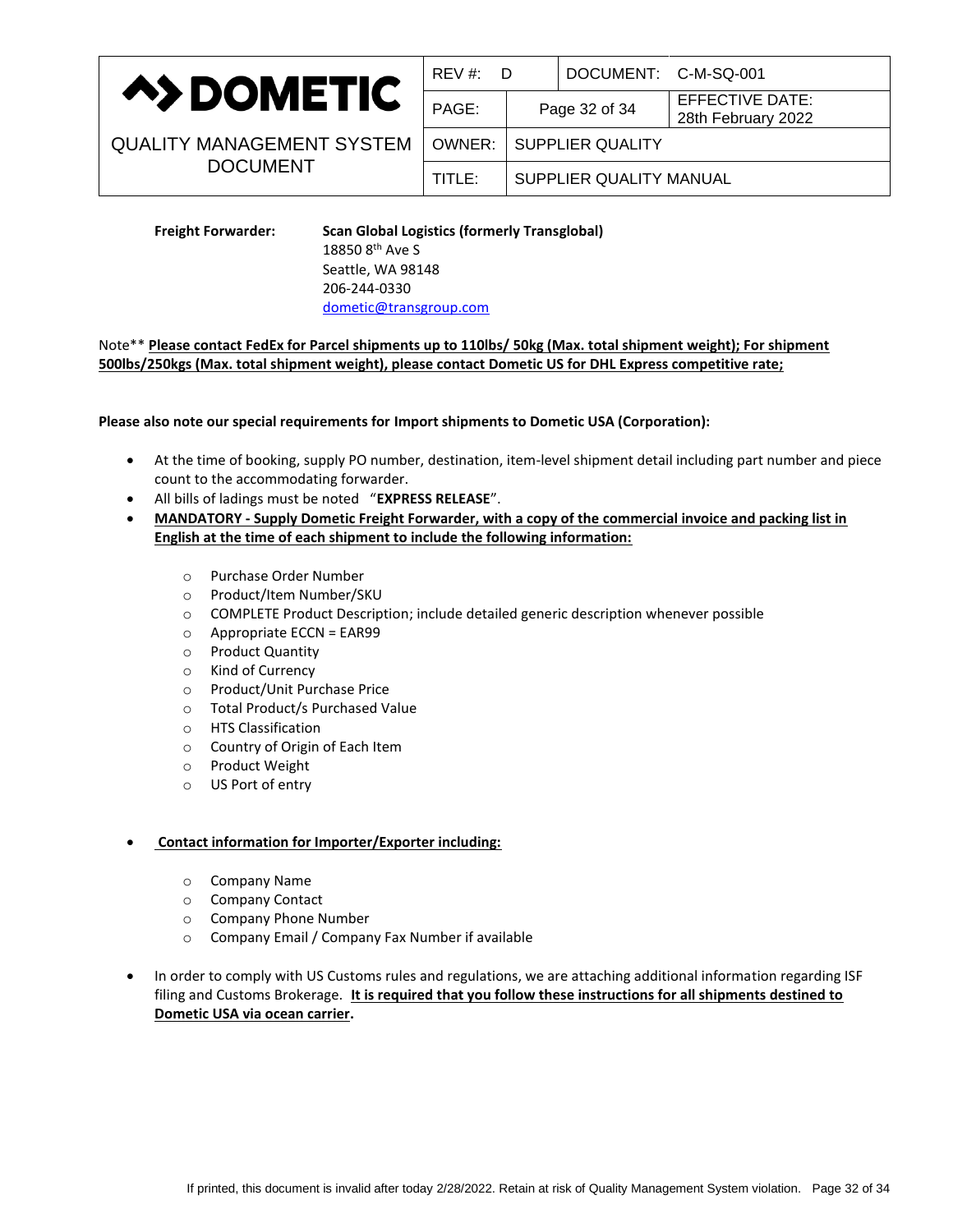

| REV #: D                          |  | DOCUMENT: C-M-SQ-001 |                                              |
|-----------------------------------|--|----------------------|----------------------------------------------|
| PAGE:                             |  | Page 33 of 34        | <b>EFFECTIVE DATE:</b><br>28th February 2022 |
| <b>SUPPLIER QUALITY</b><br>OWNER: |  |                      |                                              |
| SUPPLIER QUALITY MANUAL<br>TITLE: |  |                      |                                              |
|                                   |  |                      |                                              |



### **Importer of Record:**

- ❖ # 32-0145464 Dometic Corporation 5600 N River Rd Rosemont, IL 60018
- ❖ Consignee name and delivery address must be listed on the Commercial Invoice.

|                  |                                                                              | Transgroup ISF<br>FORM.xls                                                                                                                                                                                                                              |                                    |                                                                                                                                  |  |
|------------------|------------------------------------------------------------------------------|---------------------------------------------------------------------------------------------------------------------------------------------------------------------------------------------------------------------------------------------------------|------------------------------------|----------------------------------------------------------------------------------------------------------------------------------|--|
|                  | <b>Importer of Record:</b>                                                   |                                                                                                                                                                                                                                                         |                                    |                                                                                                                                  |  |
| ❖<br>❖           |                                                                              | #32-0145464 Dometic Corporation - 5600 N River Rd Rosemont, IL 60018<br>Consignee name and delivery address must be listed on the Commercial Invoice.                                                                                                   |                                    |                                                                                                                                  |  |
|                  | Notify party:                                                                | <b>EXPEDITORS INTERNATIONAL</b><br>849 Thomas Drive<br>Bensenville, IL 60106<br>#(630) 595-3770                                                                                                                                                         |                                    |                                                                                                                                  |  |
|                  |                                                                              | Import Brokerage/Daily Contact                                                                                                                                                                                                                          | - Alejandro Cano / Teresa Martinez | #(630) 787-4707 ORD-Dometic@expeditors.com                                                                                       |  |
|                  |                                                                              | Import Brokerage/Back up                                                                                                                                                                                                                                | - Jamie Poviliatis                 | #(630) 227-4707 ORD-Dometic@expeditors.com                                                                                       |  |
|                  |                                                                              | Import Brokerage/Escalation                                                                                                                                                                                                                             | - Lidia Wrona                      | #(630) 616-2305 Lidia. Wrona@expeditors.com                                                                                      |  |
| ❖<br>❖<br>❖<br>❖ |                                                                              | English description of each imported commodity<br><b>Must use HEAT TREATED pallets</b><br>ALL containers must be clean and free of pests<br>Please copy all commercial documents to the Dometic email address below:<br>intl_frt_forwarders@dometic.com |                                    |                                                                                                                                  |  |
|                  |                                                                              | Kind Regards from the US Transportation Logistics Group,                                                                                                                                                                                                |                                    | <b>Customs Compliance Group</b>                                                                                                  |  |
| Todd Logan       | Dometic Group<br>Director of Transportation<br>Email: todd.logan@dometic.com | PH, 574-266-4789 Mobile: 407-312-5813                                                                                                                                                                                                                   |                                    | Andy Wood<br>Dometic Group<br><b>Customs Compliance Analyst</b><br>Ph 847-226-3373<br>Email: andy.wood@dometic.com               |  |
| 11               | <b>Appendix C</b>                                                            |                                                                                                                                                                                                                                                         |                                    |                                                                                                                                  |  |
|                  | <b>Applicable Documents</b>                                                  |                                                                                                                                                                                                                                                         |                                    |                                                                                                                                  |  |
|                  |                                                                              |                                                                                                                                                                                                                                                         |                                    | If printed, this document is invalid after today 2/28/2022. Retain at risk of Quality Management System violation. Page 33 of 34 |  |
|                  |                                                                              |                                                                                                                                                                                                                                                         |                                    |                                                                                                                                  |  |

- ❖ English description of each imported commodity
- ❖ Must use HEAT TREATED pallets
- ❖ ALL containers must be clean and free of pests
- <span id="page-32-0"></span>❖ Please copy all commercial documents to the Dometic email address below: **[intl\\_frt\\_forwarders@dometic.com](mailto:intl_frt_forwarders@dometic.com)**